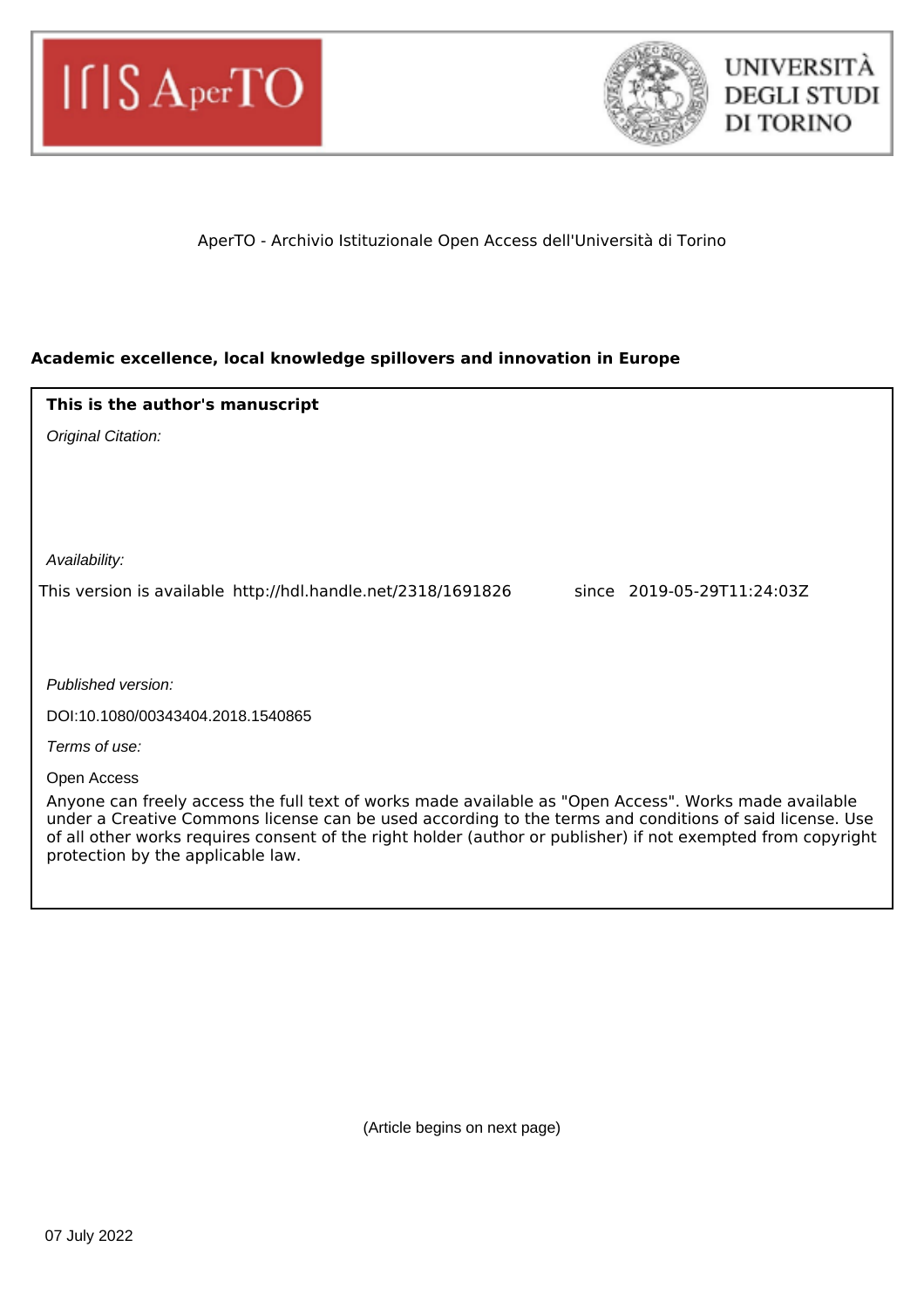#### **Academic excellence, local knowledge spillovers and innovation in Europe**

#### **Cristian Barra**

Department of Economics and Statistics, University of Salerno, & Centre for Labour Economics and Economic Policy (CELPE) - Via Giovanni Paolo II, 132 - 84084 - Fisciano (SA) - Italy. E-mail: *charra@unisa.it* 

#### **Ornella Wanda Maietta**

Department of Economics and Statistics, Università degli Studi di Napoli "Federico II" & Centre for Studies in Economics and Finance (CSEF) - Monte Sant'Angelo, via Cintia 45 – 80126 - Napoli (NA), Italy. E-mail: [maietta@unina.it](mailto:maietta@unina.it)

#### **Roberto Zotti**

Department of Economics and Statistics "Cognetti De Martiis", University of Torino - Lungo Dora Siena 100A – 10153 – Torino (TO) - Italy. E-mail[: roberto.zotti@unito.it](mailto:roberto.zotti@unito.it)

#### **Abstract**

This paper aims to study whether high-quality research in first-tier universities has greater local knowledge spillovers than that in lower-tier universities. First-tier universities are identified as those among the top-150, according to the Academic Ranking of World Universities. Several indicators of academic excellence are included among the contextual drivers of innovation in a multivariate probit regression applied to European manufacturing data. The results show that top-10 publications of second-tier universities exhibit the highest positive association with product innovation of sciencebased sectors but negative associations with top-10 publications of first- and second-tier universities are evidenced for process innovation in this macro-sector.

**Keywords**: Product and process innovation; Firm R&D collaboration; Academic excellence; Scopus publications; Academic Ranking of World Universities; Regional innovation systems **JEL**: O3; I23; D22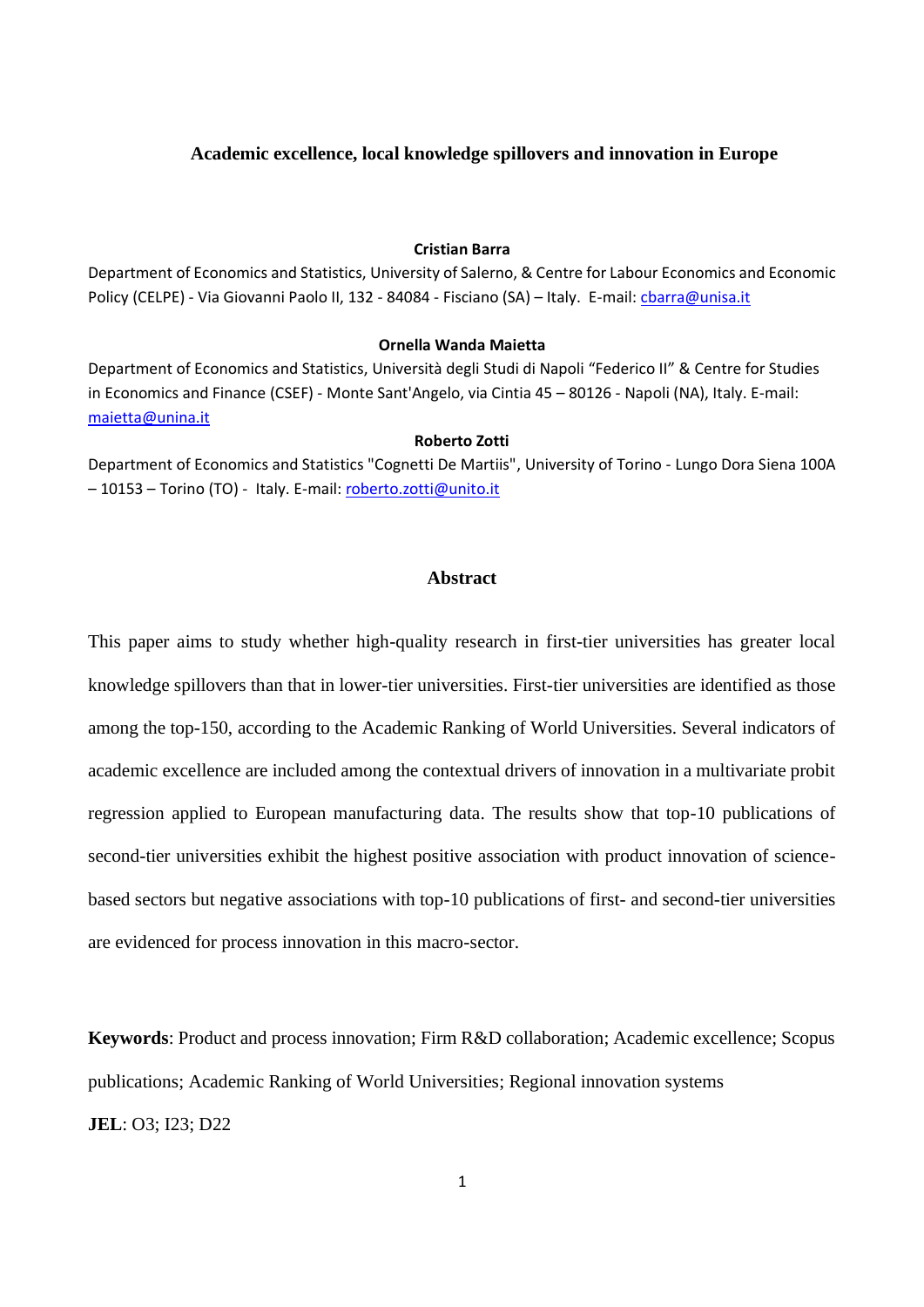#### **INTRODUCTION**

The literature on national innovation systems emphasises that general strength in national scientific education and research is a prerequisite for innovation capacity in the newer science-based industries. It is also essential for the adaptation and diffusion of industrial and agricultural technologies in countries where resource endowment or the stage of economic development differs substantially from that where the technology was initially developed (Acs, Audretsch, Lehmann, & Licht, 2017). Particularly, knowledge investments in diversified knowledge and with diversified partners explain systematically stronger national economic performance (Audretsch & Lehmann, 2017).

Since universities play a central role in national innovation systems, particularly in Europe, any reform that affects universities has important implications for the national and regional innovation systems. In recent decades, many changes have occurred in European higher education institutions. Since the late 1990s, the role of universities in strengthening industrial competitiveness in the European Union (EU) has struck a chord in public debate and is now an issue in mainstream policy (European Commission, 2008). In line with the EU's Lisbon Strategy, many European countries have implemented reforms whose purpose is to reinforce cooperation between universities, research institutions and industry through contracting-out or collaborative projects and to increase the commercialisation of research (European Commission, 2008). Country pathways are distinguishable in terms of how these reforms have been implemented (Moscati, Regini, & Rostan, 2010), but generally, the role that universities play in regional innovation systems is reinforced even though the way the 'third mission' is perceived may vary accordingly not only within the same university but also within the same department (Moscati et al., 2010). At the same time, academic career advancement is increasingly aligned to the international standard of American and British universities, where publications play a vital role, with a sharp improvement in the academic tradition of self-governance within national regulations.

The possibility of a trade-off between university missions, particularly between academic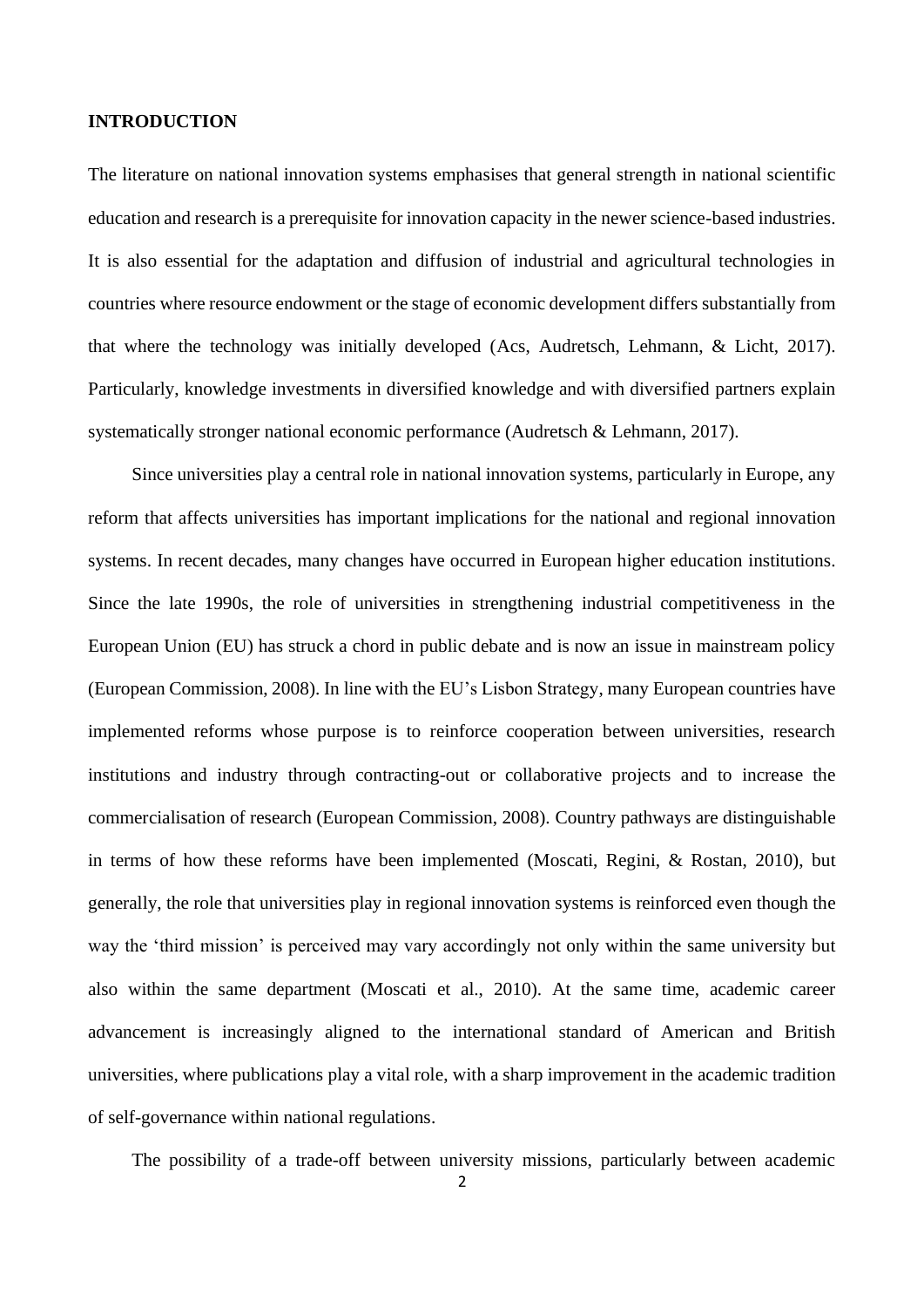excellence, as measured by the number of publications in high-ranked journals vs. local knowledge spillovers useful for economic growth has been suggested in the literature (Moscati et al., 2010; Perotti, 2010). One possible explanation is the change in the incentive structure; acts conducive to knowledge spillovers may be not particularly rewarded in academia when career advancement is predominantly dictated by scholar research quality. Consequently, researchers will be more focused on high-ranked journal publications to increase their own reputation. In such circumstances, consultancies or informal collaboration may be too time-demanding, and scholars may tend to concentrate on less industry-oriented academic publications. Furthermore, the decreasing teaching orientation, the increasing internalisation of research paradigms and academic commercialisation (Arimoto, 2011) may hamper the accumulation of knowledge in the public domain and privilege only one specific firm profile (a large-sized company that invests in R&D and patents and collaborates with universities or public research labs).

Complementarity or substitutability between academic research and third mission activities, mainly measured by patent activity, are generally investigated from the university perspective, with a focus on academic research productivity and research agenda composition (Calderini, Franzoni, & Vezzulli, 2007; Calderini, Franzoni, & Vezzulli, 2009).

Scientific research and its market exploitation may be helpful to each other since academic researchers cooperating in firms' projects acquire resources that are useful for future research. This incentive may motivate particularly high performing academics working in lower ranked institutions, where fewer financial resources are available; these scholars may be more likely to be involved in collaborative research and industry networking (Perkmann et al., 2013). On the other hand, for academics involved in very basic or very high-impact research and in fields with poor feedback from industrial research (Calderini et al., 2009), scientific research may be a rival activity with respect to patenting. Particularly in academic systems where academic performances are well monitored and rewarded, academics are not incentivised to sell research in the market (Calderini et al., 2007).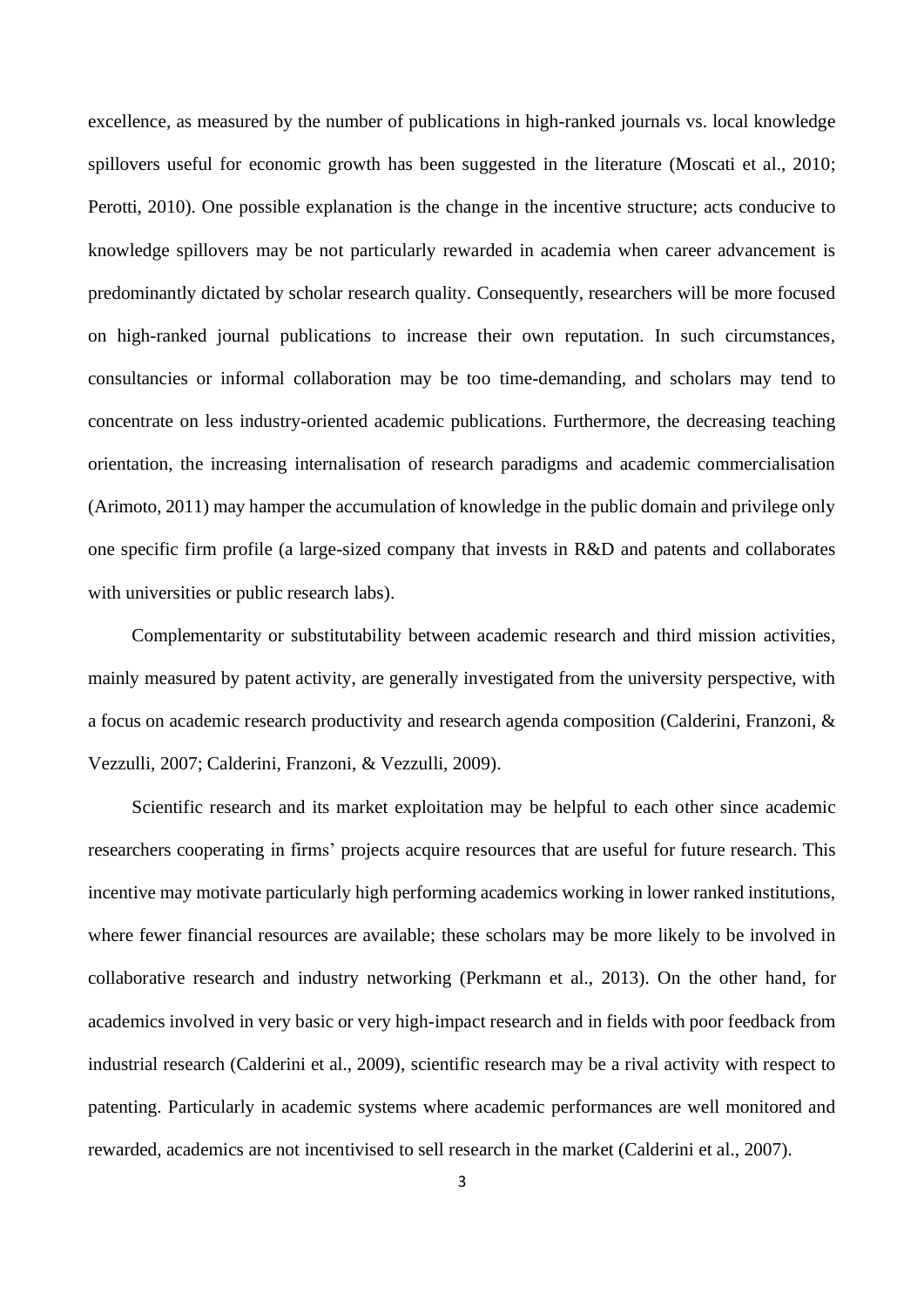From the perspective of knowledge transfer relevant to the local economy, the literature has paid considerable attention to the analysis of university-firm collaboration through the commercialisation of academic knowledge, involving patenting and licensing of inventions as well as academic entrepreneurship (De Fuentes & Dutrénit, 2016; Laursen, Reichstein, & Salter, 2011). However, informal activities, rather than patenting and academic entrepreneurship, are considered significantly more valuable by many companies and involve more academics (Perkmann et al., 2013). Academic engagement that involves collaborative research, contract research, consulting and informal relationships has a long tradition, particularly at universities with a technical orientation of education and third mission activities (Perkmann et al., 2013). Firms select potential collaborators for academic engagement taking into account individual research productivity and quality in terms of publications and success in raising government grants and funds. Informal participation in collaborative activities may be lower in higher-ranked universities since, as previously mentioned, academics working in lower-tier universities have higher incentive to build collaborations and consulting activities with firms (Perkmann et al., 2013).

The evidence on complementarity among academic excellence and knowledge spillovers from the local economy perspective is not exhaustive. Bonaccorsi, Colombo, Guerini, and Rossi-Lamastra (2014), Calcagnini, Favaretto, Giombini, Perugini and Rombaldoni (2016), Fini, Fu, Mathisen, Rasmussen and Wright (2016) and Szücs (2018) find evidence of a complementarity relationship, whereas evidence of a substitution effect is supported by Maietta (2015), Barletta, Yoguel, Pereira and Rodríguez (2017) and Maietta, Barra and Zotti (2017). From the industry perspectives, academic research excellence may even present some comparative disadvantages, and second- and third-tier universities may also be important for industry innovation (Mansfield & Lee, 1996).

This paper focuses on the effects of reputation and academic excellence on firm innovation and specifically whether research at local first-tier universities has greater knowledge spillovers than that at local second- and third-tier universities. Therefore, a novel question of this paper is the analysis of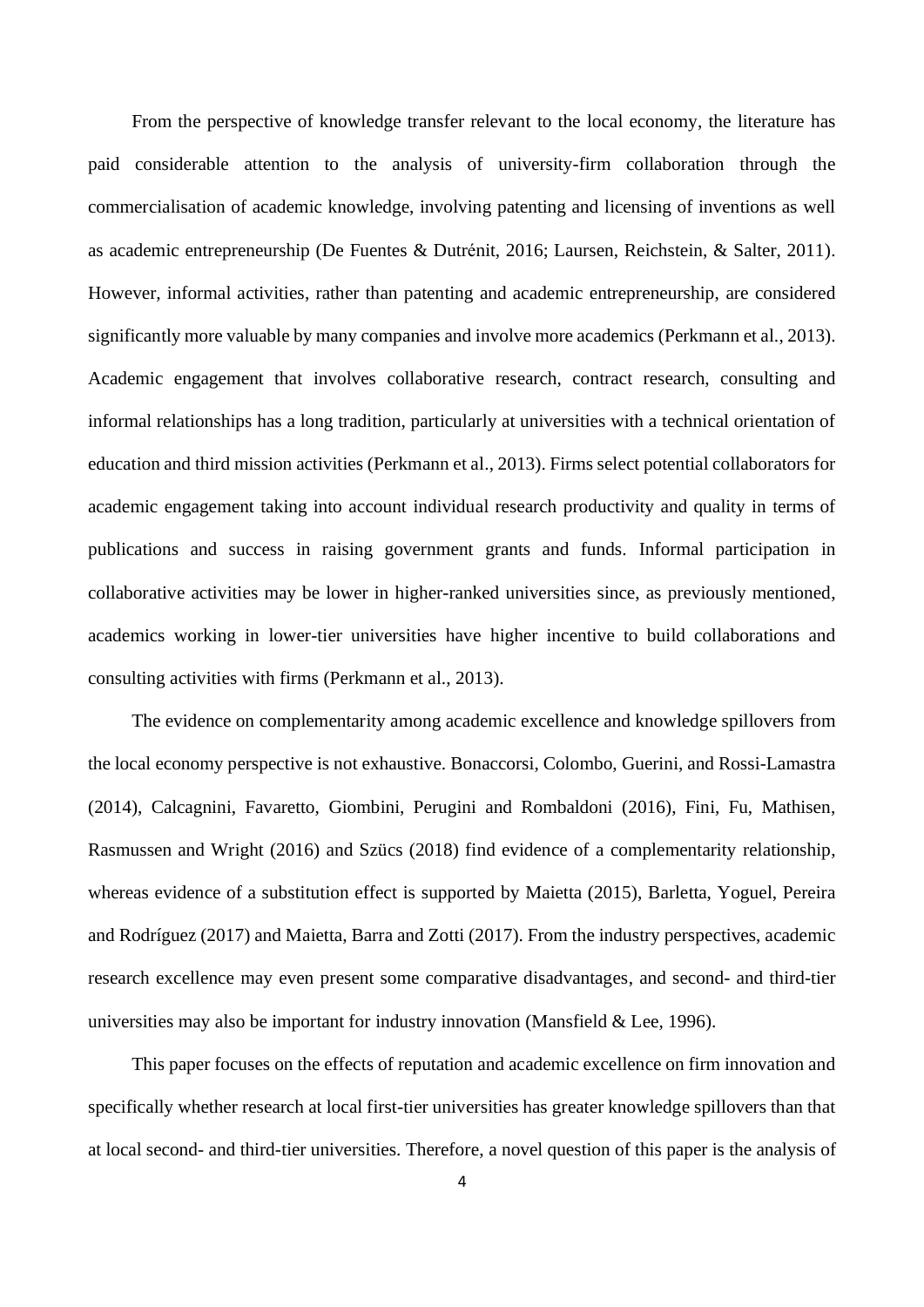the impact on firm innovation of different levels of reputation and academic excellence of local universities.

This issue is important since distant universities are generally not chosen as firm R&D partners in the earliest phase of the project (Broström, 2010) and ties with partners of high academic quality are not widespread among European manufacturing firms<sup>1</sup>.

We use a simultaneous multi-equation approach that addresses both the endogeneity of R&D decisions and the simultaneity of internal and external R&D investment. The source of data on company innovation is the EU-EFIGE/Bruegel-UniCredit dataset. This provides comparative transnational data on manufacturing firms in seven European countries. Information on universities is gathered from a range of sources and is collected at the NUTS3 level since this geographic unit makes it possible to capture the spillover effects of public research (Bonaccorsi, 2014).

The paper is structured as follows. The next section reviews the literature regarding the influence of university reputation on firm choices with respect to location, innovation and collaboration. The third section describes the methodology and the data sources. The fourth section presents the results of our analysis. The fifth section concludes, while supplementary material is provided in the online Appendix.

# **WHAT STANDARD OF EXCELLENCE MUST ACADEMIC RESEARCH MEET TO ENHANCE INDUSTRIAL INNOVATION?**

The impact of academic research quality on firm geographical location or innovation turns out to be complex. Abramovsky, Harrison and Simpson (2007) show that firms locate their R&D laboratories in places with a high concentration of highly ranked universities when the pharmaceutical and chemical industry is taken into account; in other industrial sectors (i.e., motor vehicles), the location

<sup>&</sup>lt;sup>1</sup> In 2012, enterprises co-operating with universities or other higher education institutions were 18,704 (5.2% over manufacturing population) in EU28. Of them, enterprises for which this kind of cooperation was the most valuable method were 31% (own calculation on Community Innovation Survey data, Eurostat).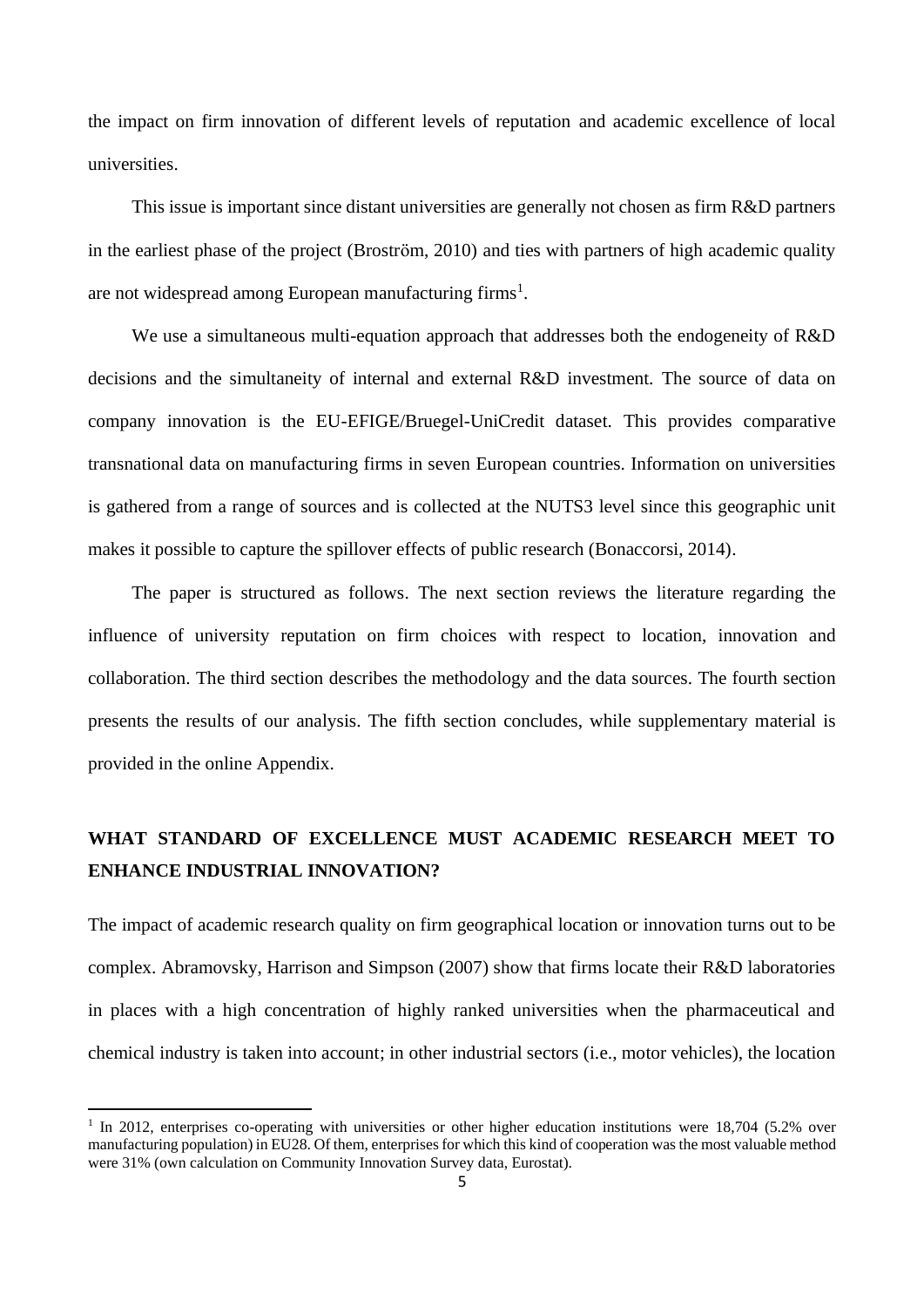of such activities is in places with both a high concentration of top- and lower-ranked universities. Bonaccorsi et al. (2014) investigate the impact of academic patents and publications on the birth of knowledge-intensive firms. The number of patents in universities of high-quality, according to the Scimago Institutions ranking, exerts a positive impact on the birth of these firms, whereas publications are only weakly significant. Calcagnini et al. (2016) analyse the distance of innovative new firms' location from the closest university, considering academic research quality as defined by the national performance-based research funding system. A positive effect is found only for the social science area. Fini et al. (2016) find that academic reputation, defined by national quality rankings, impacts the birth of university spin-offs but the impact on their growth potential is less statistically significant.

Mansfield and Lee (1996) ask a sample of major firms in seven high-tech industries to cite five academics whose research contributed most to firm innovation. Top-tier departments were more often cited by firms, but universities with adequate to good and marginal faculties, according to the US National Academy of Science rating, also obtained good citations. The relationship between the reputation of faculty and the contribution to industry is not as strong as expected in all industries, the impact of academic quality and geographical proximity not being homogeneous across disciplinary fields. Indeed, firms seem more likely to look for a high-quality faculty or department, paying less attention to where the university is located, when basic research is considered. On the other hand, when applied R&D research is considered, firms seem to prefer working with a lower ranked university located closer to firm R&D laboratories. This behaviour may be explained by the fact that more face-to-face interaction between academics and firm employees is needed for applied research, while this interaction is less binding for basic research. Moreover, the differences between top- and second-tier universities may be more evident for basic research than for applied R&D, and beyond a certain threshold of academic quality, firms may no longer consider the additional cost attached to this collaboration worthwhile, as some top-tier universities may impose more stringent conditions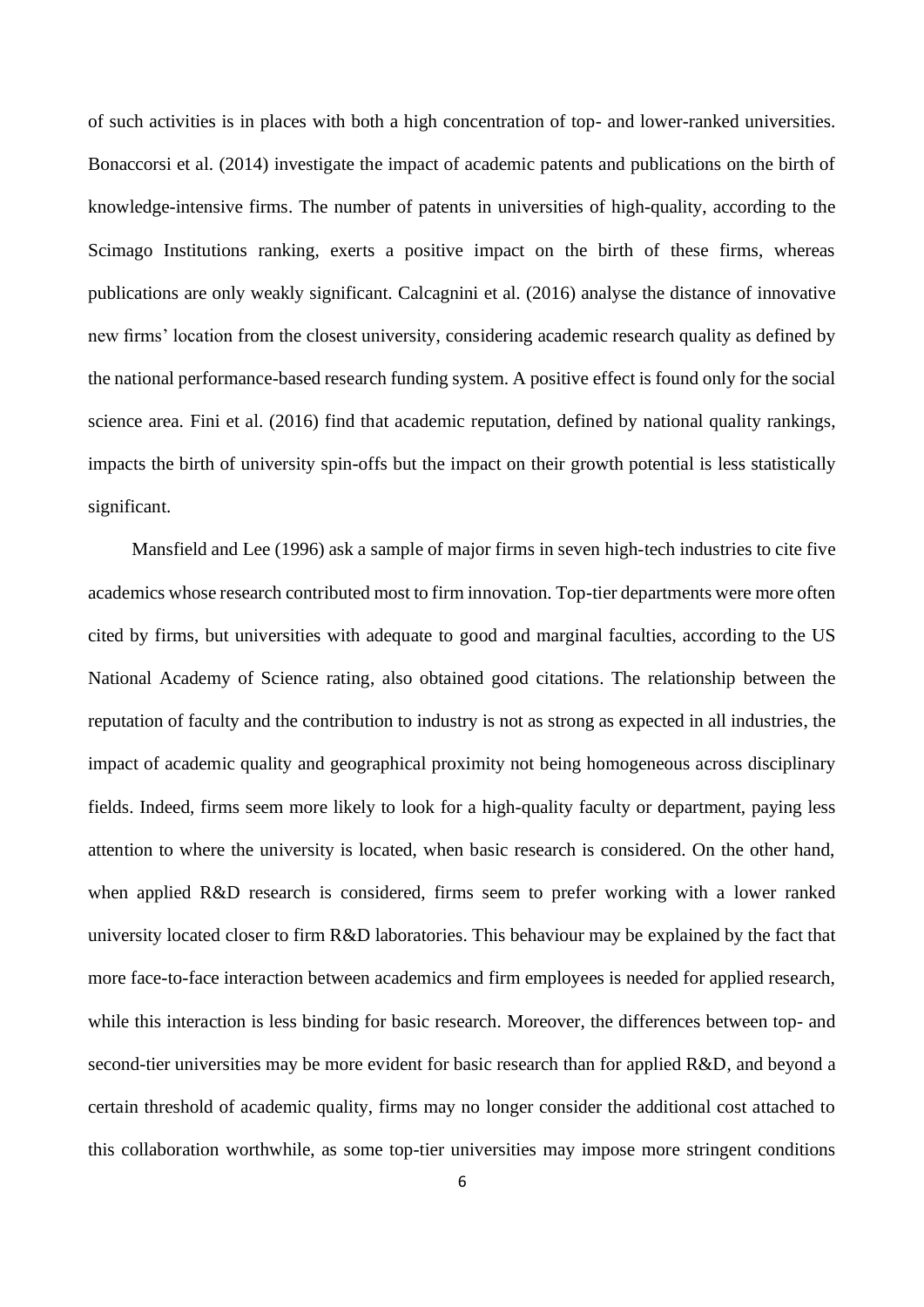than those imposed by less prestigious universities. Indeed, some firms could decide to invest in supporting research at leading universities also to obtain access to promising students and graduates.

More recently, the impacts on firm innovation of indexed publications, performance-based research grade, university ranking and citations have been investigated. Maietta (2015) finds that the research quality of the closest academic institution, measured by bibliometric and research assessment indicators, has a negative impact on firm product innovation. Szücs (2018) analyses the impact of university-firm collaboration on the number of granted patents, patent citations and indicators of patent novelty, considering the Webometrics university ranking, which exerts a positive impact. Barletta et al. (2017) find a negative association between the research groups' scientific productivity, defined as the number of SCOPUS publications per researcher, and the research groups' technology transfer activities. Maietta et al. (2017) find that the number of citations presents a negative marginal effect on university-firm collaboration and does not impact innovation.

Many studies on the contribution of universities to local development focus on university-firm collaboration. Among the determinants of this collaboration, the university characteristics are: university or department size, scientific discipline composition and specialisation, geographical proximity and academic research quality (see Maietta, 2015).

Academic research quality is important when firms choose universities as R&D collaboration partners. However, a still open question in the literature is whether only top-tier universities are relevant for regional development. Academic excellence is necessary but not sufficient (Bonaccorsi, 2017); the empirical evidence is not completely exhaustive, with conflicting and ambiguous results.

By building relationships with highly ranked universities, firms gain more credibility on the market for their products' quality; therefore, improved reputation and legitimacy would mostly drive the decision to collaborate with prestigious universities. Firms make their decision to support R&D applied research according to the reputation of the university as well as to the presence of star scientists (Karlsson & Anderson, 2006) based on the motivation that prestigious universities will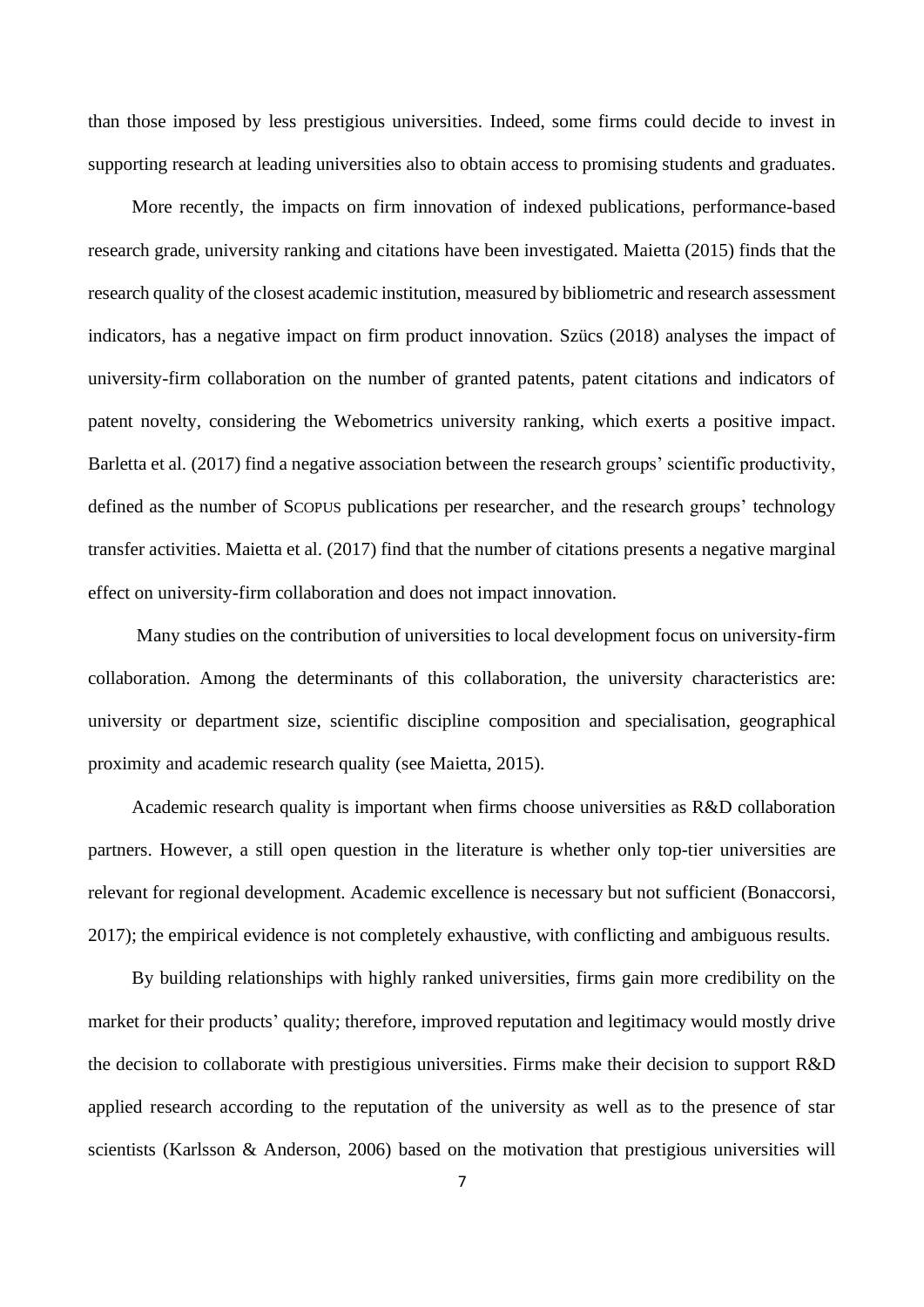make available the best technology to firms more cheaply and quickly (Mansfield, 1991). Adams (2005) underlined that firms that are more interested in funding cutting-edge research will collaborate with top-tier universities regardless of the distance between them. Laursen et al. (2011) find that colocation with top-tier universities promotes collaboration and that firms decide to collaborate with a university partner giving preference to its academic quality over the geographical location. Their findings show that firms first choose to collaborate with local top-tier universities and second, with a non-local, but highly ranked, university rather than cooperating with a local second-tier institution. On the other hand, Hong and Su (2013) show that prestigious universities are less likely to attract local industrial partners and more likely to attract non-local industrial partners. This could be explained by the fact that second-tier universities can probably better solve the problem of firms not interested in cutting-edge research. In this case, indeed, firms might not look for star universities.

In conclusion, research excellence, although very important, is not sufficient to explain university-based knowledge spillovers. It may be the case that academic research quality may enhance radical innovation of relatively few firms working on cutting-edge research, whereas less advanced academic research may be directly useful to incremental innovation of most local firms.

Policywise, further work is required to evaluate the direct effect of academic research quality on the likelihood of firm innovation.

#### **THE EMPIRICAL FRAMEWORK**

#### *The econometric approach*

To consider the endogenous nature of R&D decisions, a simultaneous equation approach is suggested for modelling internal and external R&D expenditures (Veugelers, 1997), R&D collaborations with different partners (Belderbos, Carree, Diederen, Lokshin & Veugelers, 2004) and R&D expenditures and innovation (Becker & Dietz, 2004).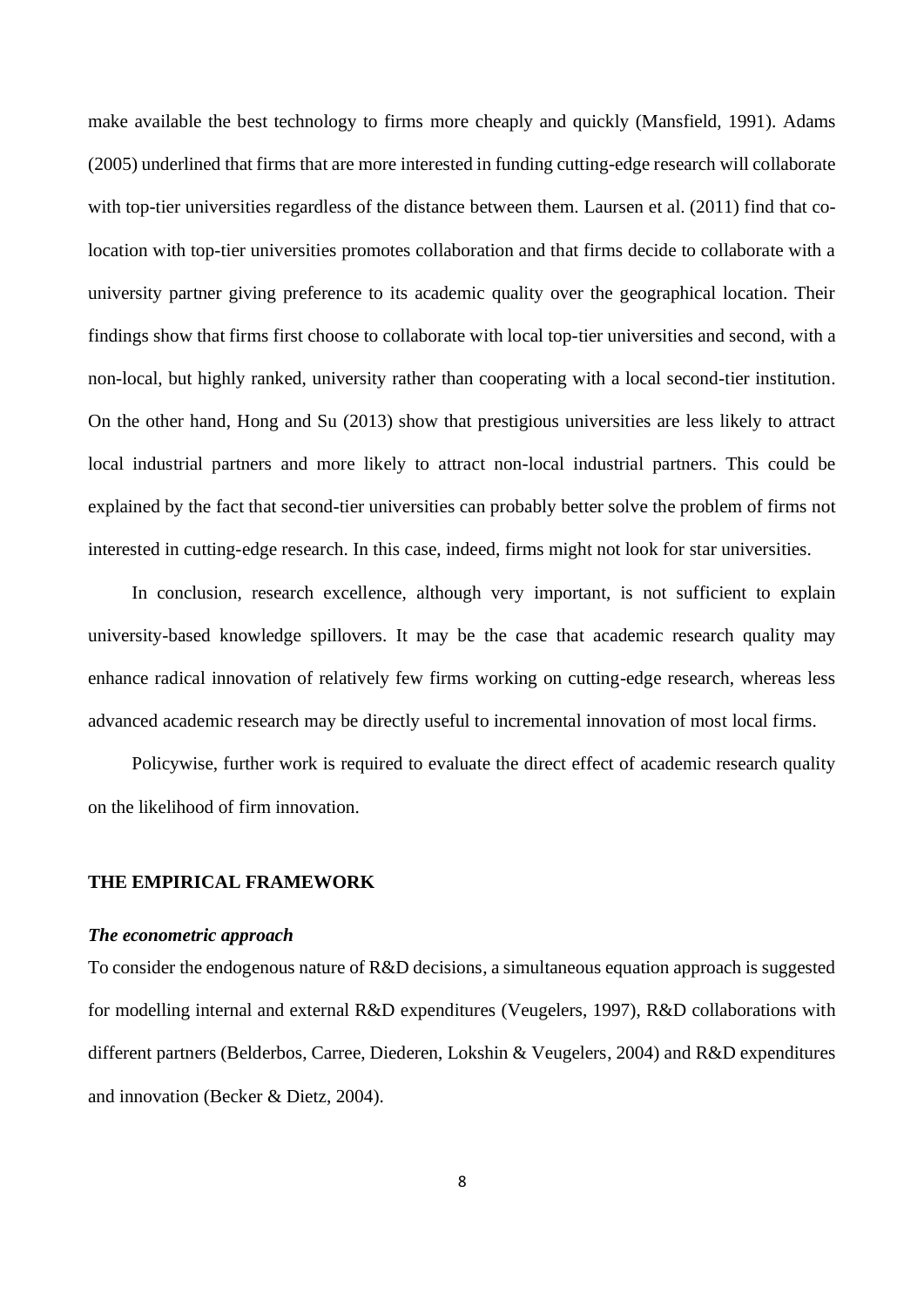Our econometric model consists of equations related to dependent variables that are binary and jointly described by a multivariate probit model. The model follows a five-equation structure in which the estimation results of the second and third equations are used as regressors in the fourth and fifth equations, as follows:

$$
\begin{cases}\ny_{1i}^{*} = x_{1i} \beta_1 + \epsilon_{1i} \\
y_{2i}^{*} = x_{2i} \beta_2 + \epsilon_{2i} \\
y_{3i}^{*} = x_{3i} \beta_3 + \epsilon_{3i} \\
y_{4i}^{*} = \gamma_{24} y_{2i}^{*} + \gamma_{34} y_{3i}^{*} + x_{4i}^{'} \beta_4 + \epsilon_{4i} \\
y_{5i}^{*} = \gamma_{25} y_{2i}^{*} + \gamma_{35} y_{3i}^{*} + x_{5i}^{'} \beta_5 + \epsilon_{5i}\n\end{cases} (1)
$$

The five latent variables are defined as follows:  $y_1$ <sup>\*</sup> is *intra muros* R&D investment;  $y_2$ <sup>\*</sup> are R&D collaborations with universities/research labs; *y*3\* are R&D collaborations with other firms/consultants;  $y_4$ <sup>\*</sup> are product innovations and  $y_5$ <sup>\*</sup> are process innovations;  $\mathbf{x}_{ki}$  are vectors of exogenous variables, which influence those probabilities for firm *i*;  $\beta_k$  are parameter vectors;  $\gamma_{kl}$  are scalar parameters that describe a structural relation between  $y_k$  and  $y_l$  and  $\varepsilon_{ki}$  are error terms, which are assumed to be jointly normal with the unknown correlation coefficient  $\rho_{kl}$ . The latter measures how far the unobserved factors influence  $y_k$  and  $y_l$ ; if  $\rho_{lk}=0$  is rejected, this implies that the equations need to be estimated as a system and cannot be estimated separately. The variables  $y_2^*$  and  $y_3^*$  are potentially endogenous since they may have a causal effect on product and process innovations.

The latent variables *y*ki\* are not observed; however, the binary variables, *y*ki, are observed, and these are linked to the former according to the following rule:

$$
\begin{cases}\ny_{ki} = 1, & \text{if } y_{ki}^* > 0, \\
y_{ki} = 0 & \text{otherwise}; \ k = 1, ..., 5\n\end{cases}
$$
\n(2)

The multivariate probit model can be described as an instrumental variable framework for categorical variables and can be estimated using the simulated maximum likelihood method.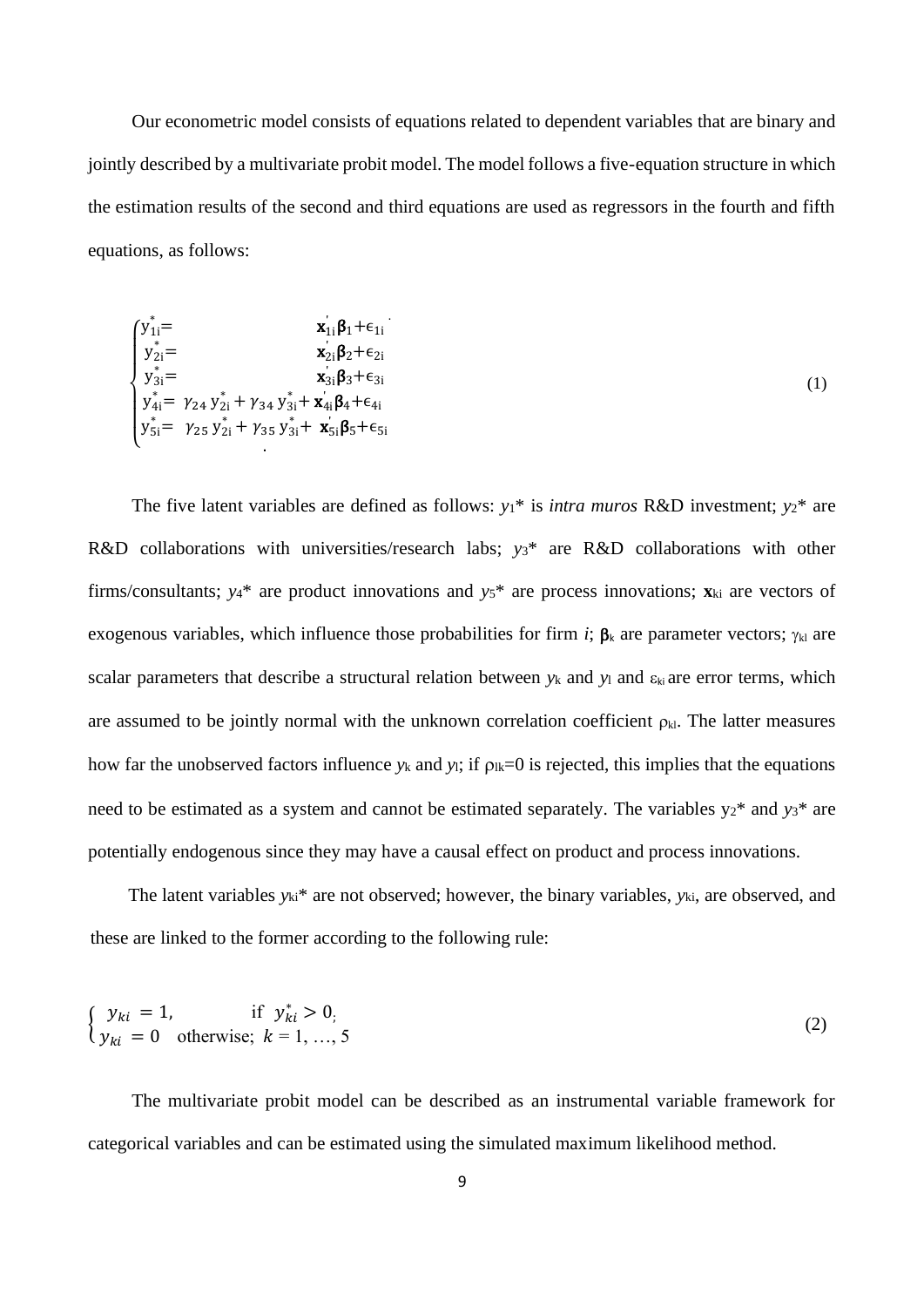The estimation of a multivariate probit model with endogenous binary regressors requires some consideration for the identification of the model parameters. Maddala (1983) proposes that the exogenous covariates in the reduced form equations should contain at least one regressor not included in the structural equations, but Wilde (2000) shows that no exclusion restrictions on the exogenous variables are required for parameter identification when there is sufficient variation in the data. This last condition is ensured by the assumption that each equation contains at least one varying exogenous regressor, an assumption that is rather weak in economic applications. Given the assumption of joint normality, the multivariate probit model is identified by the functional form. Wilde's contribution makes it clear that theoretical identification does not require availability of any additional instruments for the endogenous variables. However, the presence of equation-specific regressors in formally identified models may improve convergence and make the estimation results more robust to distributional misspecifications (Monfardini & Radice, 2008).

Consequently, we introduce *R&D subsidies* in the three R&D decision equations, following Kleinknecht and Reijnen (1992), plus *R&D acquired abroad, Intra muros R&D intensity* and *Extra muros R&D with other firms/consultants* in equation *y*2 and *R&D acquired abroad, Intra muros R&D intensity* and *Extra muros R&D with universities/research labs* in equation *y*3. On the other hand, equation-specific regressors of the innovation equations are *R&D intensity*<sup>2</sup> and the dummies for subsidies<sup>3</sup> and sectors.

## *The data and the variables*

The source of company information is the EFIGE (European Firms in a Global Economy) database. The EFIGE dataset consists of a representative sample for the manufacturing industry of firms with

<sup>2</sup> *R&D intensity* has been split into: *Intra muros R&D intensity, Extra muros R&D with universities/research labs* and *Extra muros R&D with other firms/consultants.*

<sup>3</sup> Financial incentives provided by the public sector in 2009, whereas *R&D subsidies* are tax allowances and financial incentives for R&D activities in the 2007-2009 period.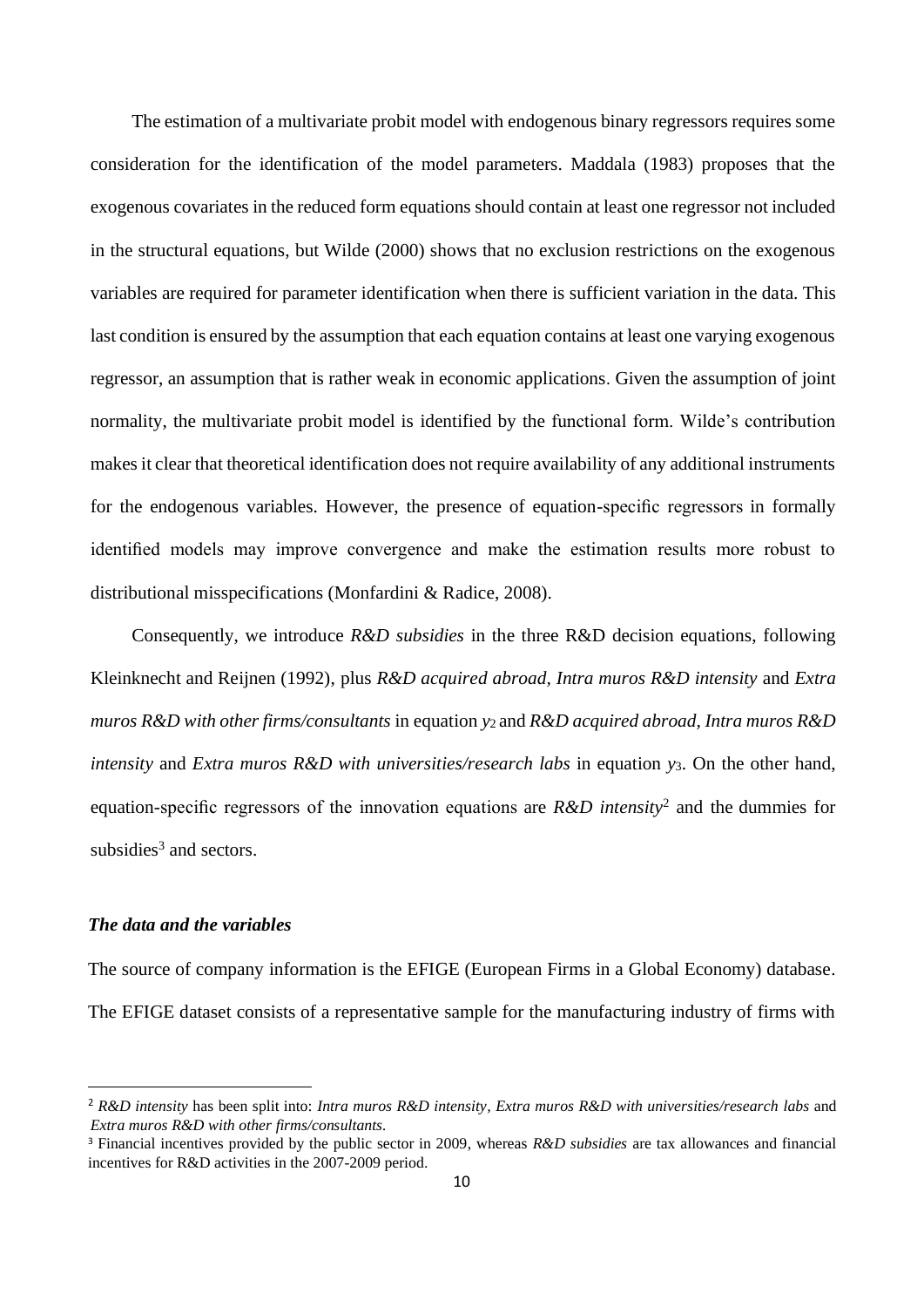more than 10 employees in Austria, France, Germany, Hungary, Italy, Spain and the United Kingdom. The sampling design has been structured following a three-dimension stratification: industry (11 NACE-CLIO codes), macro-region (NUTS1 level) and size class (10-19; 20-49; 50-99; 100-249 and more than 250 employees). The data cover the years 2007-2009. The database contains quantitative and qualitative information on R&D and innovation. The questionnaire also collects information regarding whether the R&D was *intra muros* or acquired from external sources such as universities/research labs and other firms/consultants. Size classes have been used with respect to the number of employees along with other firm characteristics such as the presence of skilled employees (that is graduates), age and gender of the current Chief Executive Officer (CEO) or company head, age of the firm and its current legal form, and whether the firm has in the last three years applied for a patent, registered an industrial design or trademark and claimed a copyright.

The second source of data is represented by the EUMIDA (European University Data Collection) and ETER (European Tertiary Education Register) databases. These projects aimed to build a complete census of European universities (Bonaccorsi, 2014) and included a pilot data collection with emphasis on research-active universities, containing information for each university such as the units of academic staff, the number of national and international students, the fields of education, the year of university foundation and the NUTS3, which is the university main location. Further information on the field of education is also sourced from the EU Agri Mapping project (Chartier, 2007). All the information at the university level, as for the data described below, has been averaged out or summed up at the NUTS3 level and then matched with firm-level characteristics.

The third source of data is represented by the Global Research Benchmarking System (GRBS) dataset, which is based on Scopus publications in 251 Subject Categories covering all science and technology fields. The dataset includes universities that have published at least 50 papers in at least one Subject Category in the period 2007–2010 (Bonaccorsi, Haddaway, Cicero & Ul-Hassan, 2017). From this data set, we have sourced the total number of publications and the number of those found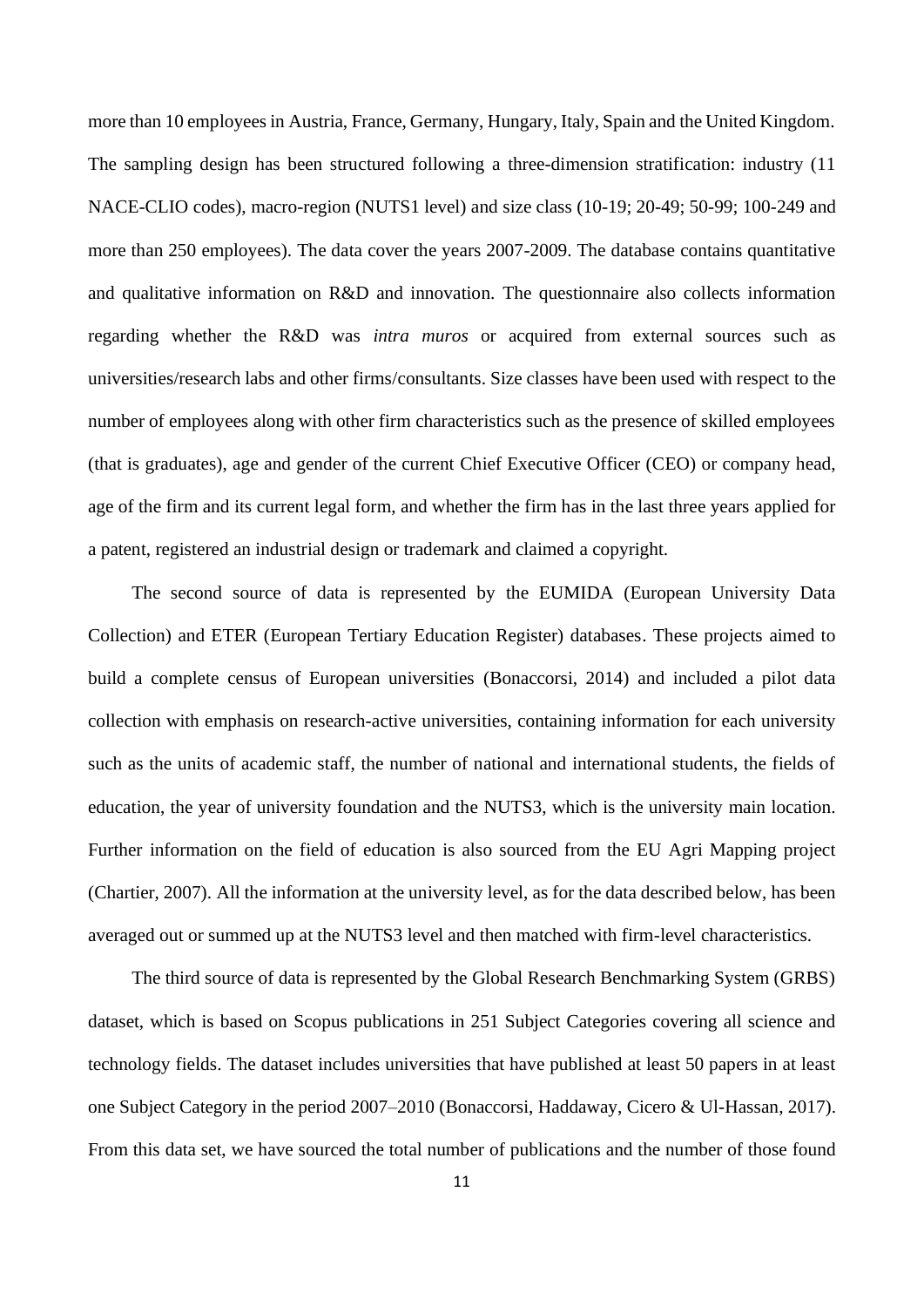in titles that are within the top-10 and top-25 of that subject area based on the Source Normalised Impact per Paper (SNIP) value in 2010. We also consider the total number of citations within a 4 year time window to papers published in 2007-2010 received from citing publications in source titles that are within the top-10 and top-25 of that subject area. All fields of science as well as the science and technology subjects have been considered.

Since the GRBS source titles include conference proceedings, we also hand collected from SCOPUS by Elsevier for each university the overall number of publications in scientific journals in the field of science, technology, medicine, social sciences, art and humanities in the period 2007-2009. SCOPUS has been chosen among other sources of information because it provides good tools to visualise the research output of an institution using both the institution name and its English translation.

The Academic Ranking of World Universities (ARWU) by Shanghai Jiao Tung University, also known as the Shanghai academic ranking of the universities, has also been adopted to use an internationally accepted measure of academic institution reputation. It has been chosen among other measures because it is the first developed indicator of university world ranking. We use the ARWU referring to 2008, the intermediate year of the analysed period.

Finally, information on total patents, which are used as a proxy of technology level, by NUTS3 and by selected technology field is sourced from the OECD Patent Database.

Table A1 in the Appendix defines the variables used in our analysis and provides their descriptive statistics.

## *The definition of reputation and academic excellence at the university level*

We use the ARWU to define academic reputation. Universities are ranked to the 500<sup>th</sup> position by several indicators of academic or research performance, including alumni winning Nobel Prizes and Fields Medals, staff winning Nobel Prizes and Fields Medals and frequently cited researchers, papers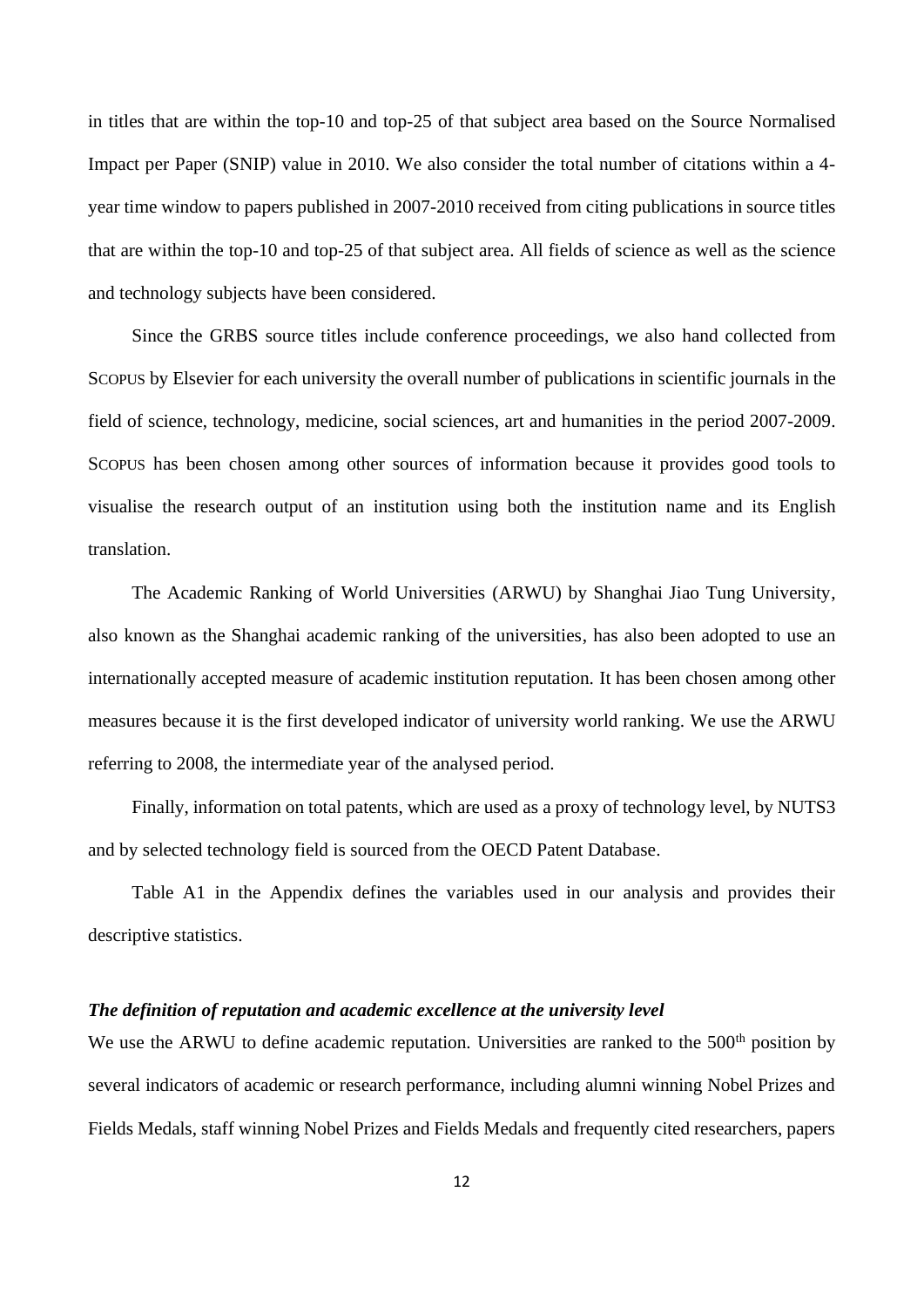published in Nature and Science and papers indexed in Science Citation Index-Expanded and Social Science Citation Index, and the per capita academic performance of an institution. We use the overall ranking of the institutions to define all the institutions ranked between the  $1<sup>st</sup>$  and the  $150<sup>th</sup>$  position "first-tier universities". The choice of the  $150<sup>th</sup>$  position is due to the evidence that the number of top institutions is generally not particularly high<sup>4</sup> (Arimoto, 2011). We then define those ranked between the  $151<sup>th</sup>$  and the  $500<sup>th</sup>$  position "second-tier universities". Finally, universities not ranked and thus above the 500<sup>th</sup> position were defined "third-tier universities". We have then imputed to each university the definitions of academic excellence listed below, summed up at the NUTS3 level and then matched with company-level characteristics.

Academic excellence is defined by the volume of scientific production and its quality. The former is proxied by the number of publications in source titles that are within the top-10 and top-25 of that subject area; the total number of publications (from the GRBS source) is also used for comparability. Quality is represented by the number of citations received from citing publications in journals that are within the top-10 and top-25, we also use the total number of citations. The choice of the first decile is suggested in the literature as a comprehensive and realistic definition of excellence (Tijssen, Visser, & Van Leeuwen, 2002). Finally, we also consider the ratios of the number of top-10 publications to the academic staff and the total number of publications (from SCOPUS) to the academic staff.

## *The empirical specification*

The choice of the explanatory variables in the R&D collaboration equations is derived by the introduction of firm, university and territory characteristics suggested in literature as determinants of university-firm collaboration (Fritsch & Lukas, 2001; Kleinknecht & Reijnen, 1992; Maietta, 2015). To explore complementarity or substitution effects among the R&D decision variables, university

<sup>&</sup>lt;sup>4</sup> The number of first-tier universities is 32, that of second-tier universities is 103 and that of third-tier universities is 226.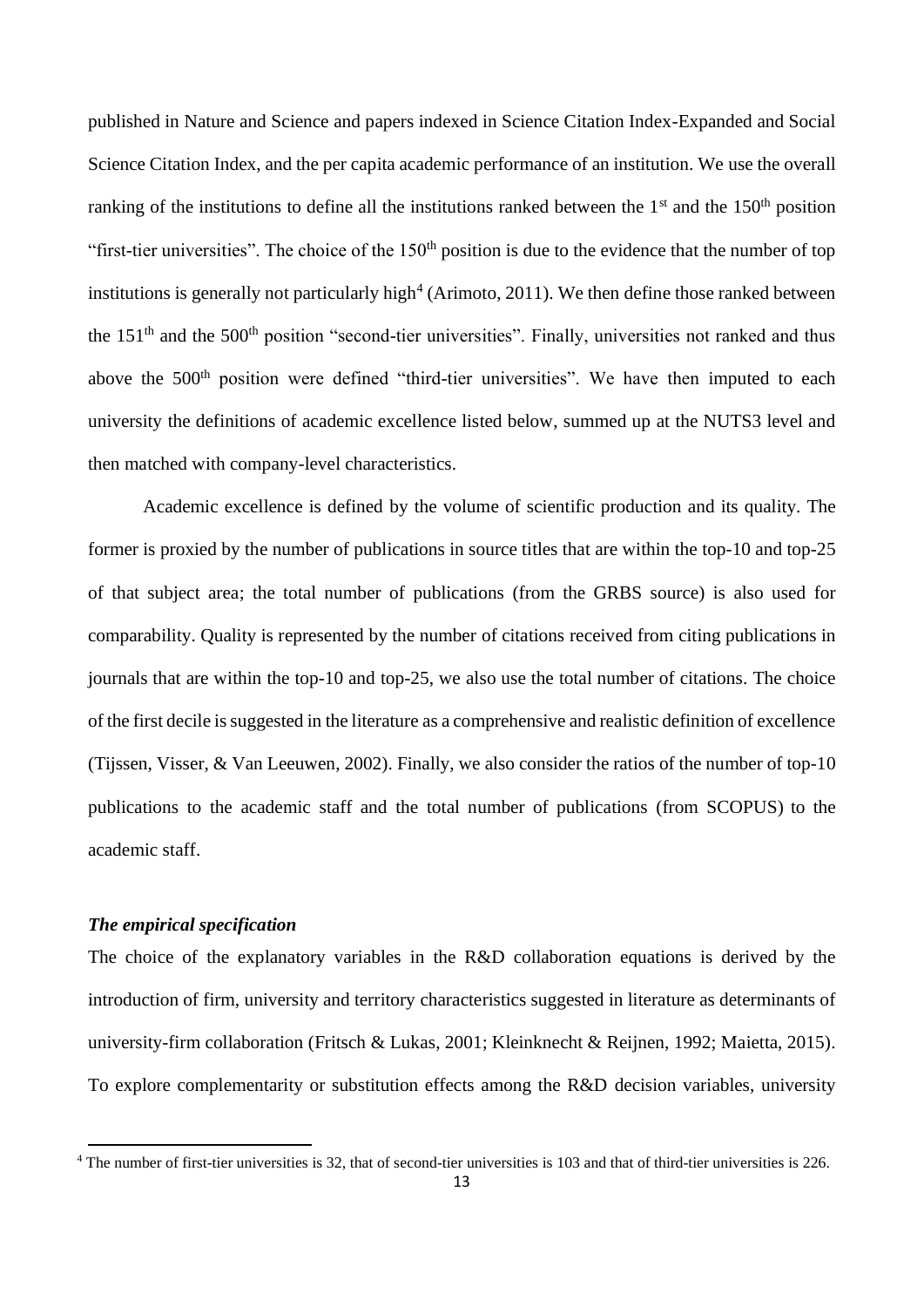variables have also been introduced as covariates in the equations *R&D collaboration with other firms/consultants* and *Intra muros R&D*. For this latter equation, following Veugelers (1997), other explanatory variables are selected. For the innovation equations, covariates are related to firm, territory and sector characteristics suggested by innovation studies *plus* variables describing the characteristics and the knowledge production of local universities. These latter have been introduced in all the five equations to see how they are indirectly and directly associated with innovations of local firms.

The empirical specification of the five equations is as follows:

*Intra muros R&D* = *f*<sup>1</sup> (*R&D subsidies*, *Skilled employees*, *CEO age*, *CEO gender*, *Firm age*, firm size dummies, firm legal form dummies, intellectual property dummies, *Rurality of the province*, country dummies or university's characteristics).

R&D collaboration with partner<sub>m</sub> =  $f_k$  (*Intra muros R&D intensity, extra muros R&D* intensity with partner ≠ *m*, *R&D acquired abroad*, *R&D subsidies*, *Skilled employees*, *CEO age*, *CEO gender*, *Firm age*, firm size dummies, firm legal form dummies, intellectual property dummies, *Rurality of the province*, country dummies or university's characteristics), where  $m =$  universities/research labs or other firms/consultants and  $k = 2, 3$ .

Innovation *j* = *f<sup>j</sup>* (*R&D collaboration with universities/research labs*, *R&D collaboration with private firms/consultants, R&D intensity, Subsidies, Skilled employees*, *CEO age*, *CEO gender*, *Firm age*, firm size dummies, firm legal form dummies, intellectual property dummies, *Rurality of the province*, industrial sector dummies, country dummies or university's characteristics), where  $j =$ product or process.

Several specifications of variables reflecting the university's characteristics, output and world excellence have been alternately tested. The baseline specification is Model 1, which includes only national dummies. Model 2 tests the role of average university scientific composition in the province (proxied by the average age of the university, the presence of medical schools and the type of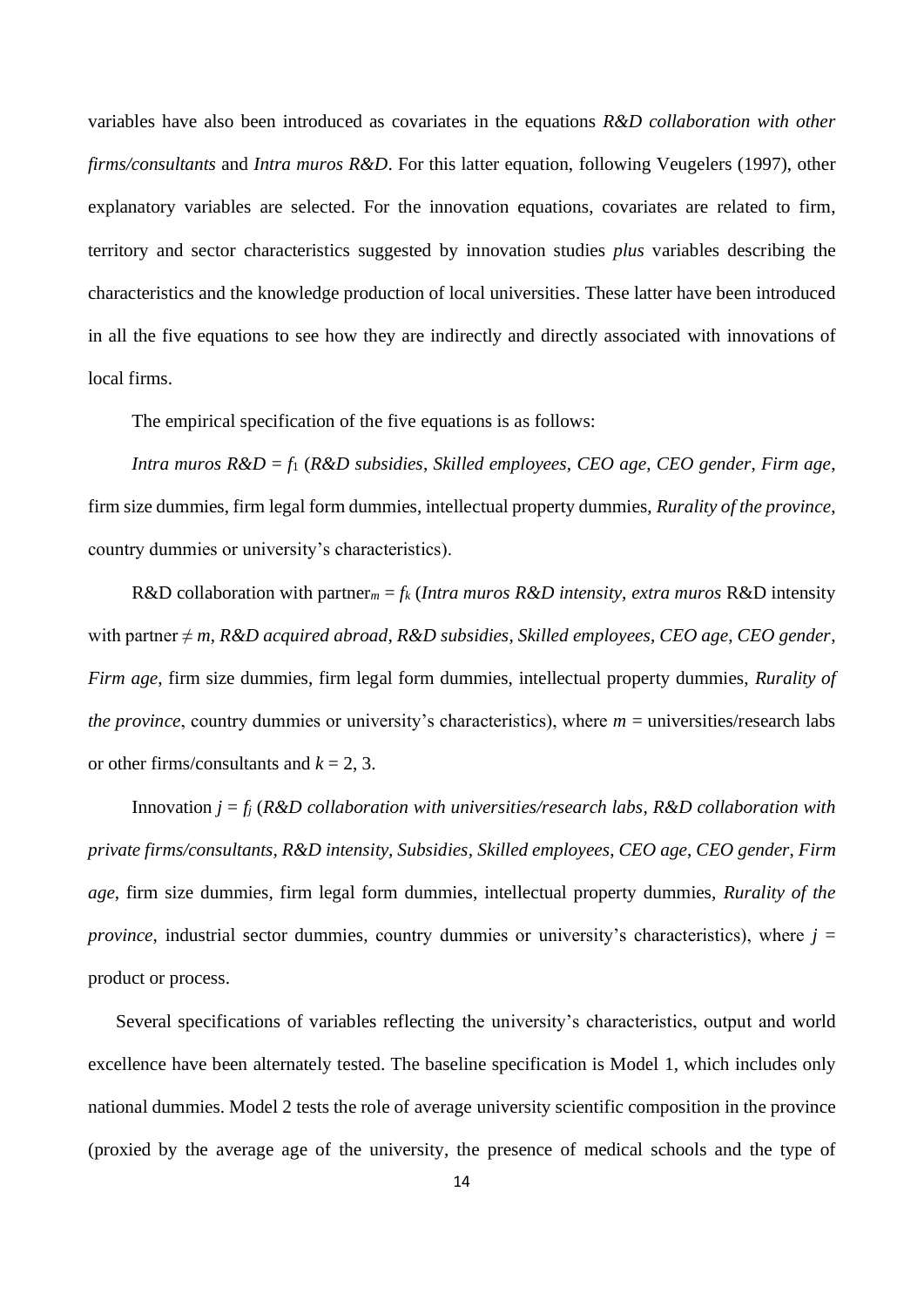faculties). Models 3 and Model 4 analyse the university outputs in terms of the number of national and international students, the academic excellence indicator plus the total number of patents and the number of patents by technology field, respectively. Model 5 tests the effect of composition, reputation and output through the age of the university, the presence of medical schools, the type of faculties, the number of national and international students, the academic excellence indicator and the total number of patents. In Model 6, the academic excellence indicator is split into those referred to as the first-, second- and third-tier universities in the province<sup>5</sup>; alternate indicators, whose marginal effects are reported in Tables 1-3, are tested.

Finally, since industrial sectors vary in terms of sources, paces and rates of technological change, which modulate firm requirements to be engaged in innovation networks, and the extent and character of such networking, university-based knowledge spillovers may be industry-specific (Bonaccorsi, Colombo, Guerini & Rossi-Lamastra, 2013). As a consequence, firms are grouped into Pavitt's macro-sectors (Pavitt, 1984); the results of the multivariate probit, run only for top-10 publications, are reported in Table 4.

Multicollinearity among the regressors is assessed by computing the variance inflation factor (VIF)<sup>6</sup> . The sample consists of 14,744 observations.

#### **THE EMPIRICAL EVIDENCE**

The likelihood ratio test, which was conducted on the hypothesis that the  $\rho s$  are jointly null, is highly significant and supports the multivariate five-equation framework<sup>7</sup>. The marginal effects of the multivariate probit regressions are reported for various specifications (Models 1 to 6) in Tables A4–

<sup>5</sup> For robustness, we have also used the academic excellence indicator of the first- and lower- (sum of second and third) tier universities in the province. The results, available upon request, evidence the absence of non-linear effects.

<sup>&</sup>lt;sup>6</sup> The VIFs, reported in Table A2 in the Appendix, suggest the absence of multicollinearity among the regressors.

<sup>&</sup>lt;sup>7</sup> The correlation coefficients are reported in Table A3 in the Appendix.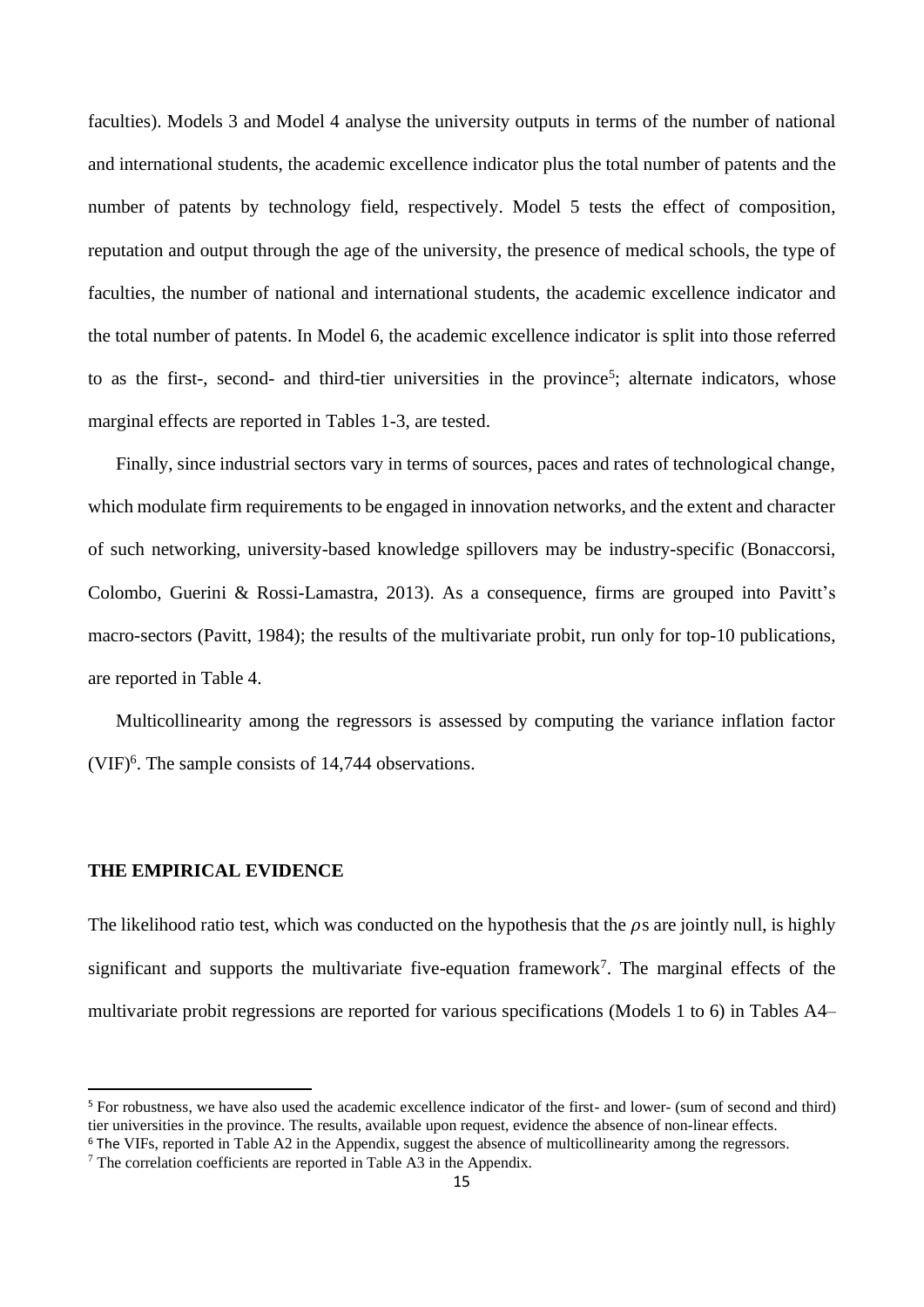A8 in the Appendix. The standard errors of the coefficients have been clustered around the country in which the firm is located.

Table 1 reports the marginal effects for the numbers of top-10 and top-25 publications plus the total number of publications only in the Science and Technological (S&T) subjects, whereas Table A9 in the Appendix refers to publications in all scientific subjects. The association with S&T publications of all the dependent variables is generally higher than that of all scientific subjects, as expected. From the comparison of different title sources, the association of top-10 publications is always higher than that of top-25 publications, and both are always higher than that of the total number of publications. This means that academic excellence generates more knowledge spillovers.

Looking at the provincial totals, the association of publications with *Intra muros R&D* and with *Product innovation* are of the same magnitude, whereas that with *Process innovation* is lower and only weakly significant for top-10 publications meaning that academic excellence is less important for process innovation.

Top-10 publications of first-tier universities display the highest marginal effect on *Product innovation*, followed by third-tier universities. Top-10 publications of third-tier universities display a significant marginal effect on *Process innovation*. Higher academic reputation is not always associated with more knowledge spillovers.

The association with universities/research labs' R&D collaborations is weakly significant and negative for top-10 publications of third-tier universities, suggesting that the publications in top-10 source titles is not enough to counterbalance the image of less prestigious universities from the firm point of view in the case of R&D university partner choice.

## [Tables 1 around here]

The citation pattern (Table 2) resembles that described for publications, with the difference that citations of second-tier universities are highly significant for *Process innovation*. Citations of S&T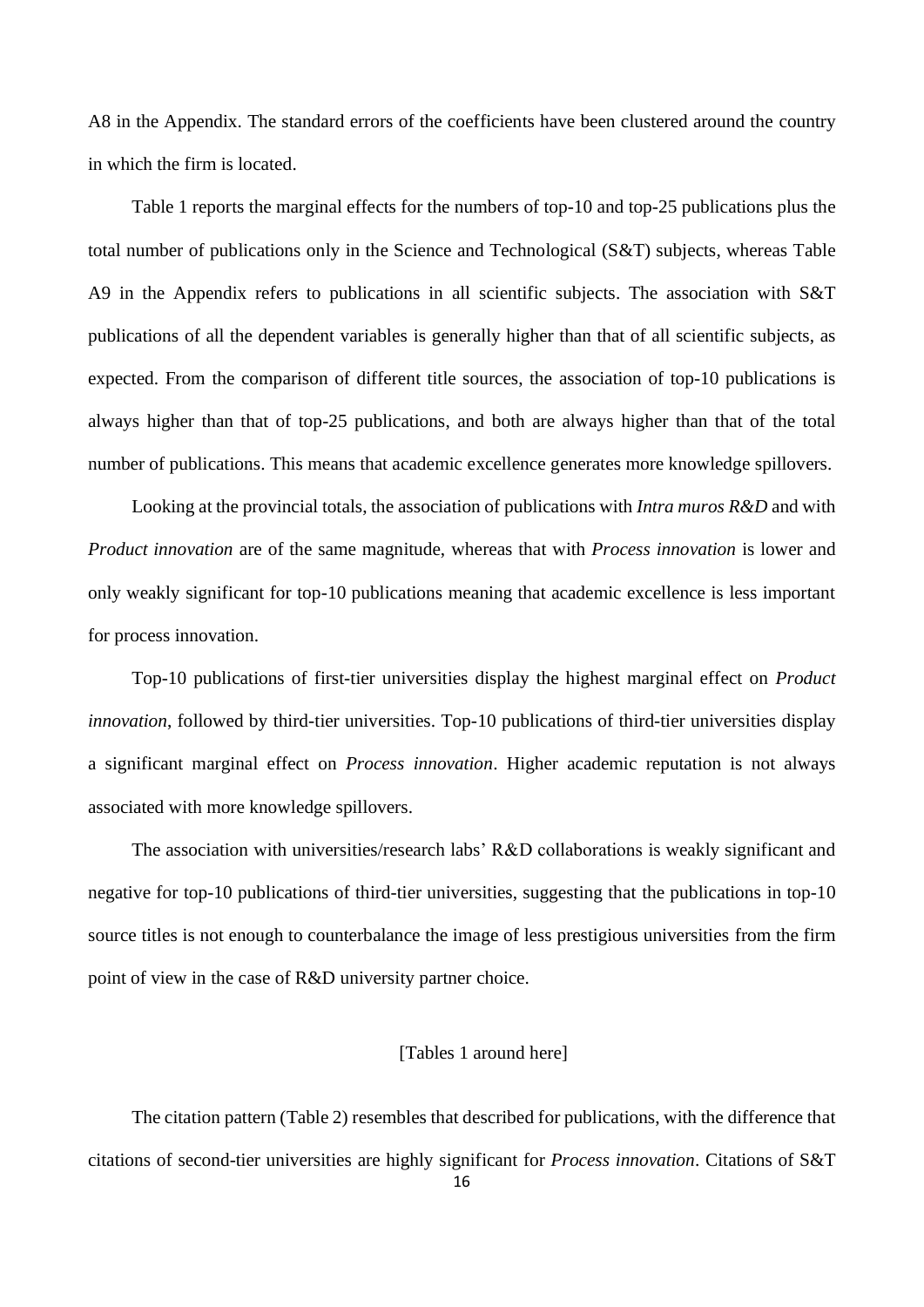publications exhibit a lower association with all the dependent variables than S&T publications. This means that the quantity of publications, for each journal rank position, is more important than their scientific impact from the perspective of knowledge spillovers.

#### [Tables 2 around here]

Table 3 reports the marginal effects of the ratio between publications and academic staff for top-10 and all publications. For *Product innovation*, the marginal effect of top-10 publications of first-tier universities is highly significant and negative, suggesting that more efficient institutions, from the research-orientation perspective, may exhibit fewer knowledge spillovers; most likely, their higher patenting activity and greater levels of secrecy may slow the unencumbered diffusion of academic knowledge. Publications of third-tier universities display the highest absolute value of the marginal effect on *Product innovation*, but the marginal effect is not significant for top-10 publications. Third-tier institutions are more resource-constrained, and a higher research-orientation, given the academic staff, seems to be possible at the expense of knowledge spillovers. However, for top-10 publications of these institutions, neither a positive relationship is evidenced nor a trade-off (probably because of resources stemming from academic engagement).

### [Table 3 around here]

Table 4 reports the marginal effects only of top-10 publications by Pavitt's macro-sector. Supplier-dominated sectors do not directly benefit from knowledge spillovers for innovations most likely because firms at the forefront of technology able to immediately use new academic knowledge are relatively few (but for these latter, the impact on *intra muros* R&D investment seems to be important). On the other hand, science-based sectors exhibit a very high marginal effect for top-10 publications of second-tier universities on *Product innovation*, whereas the association between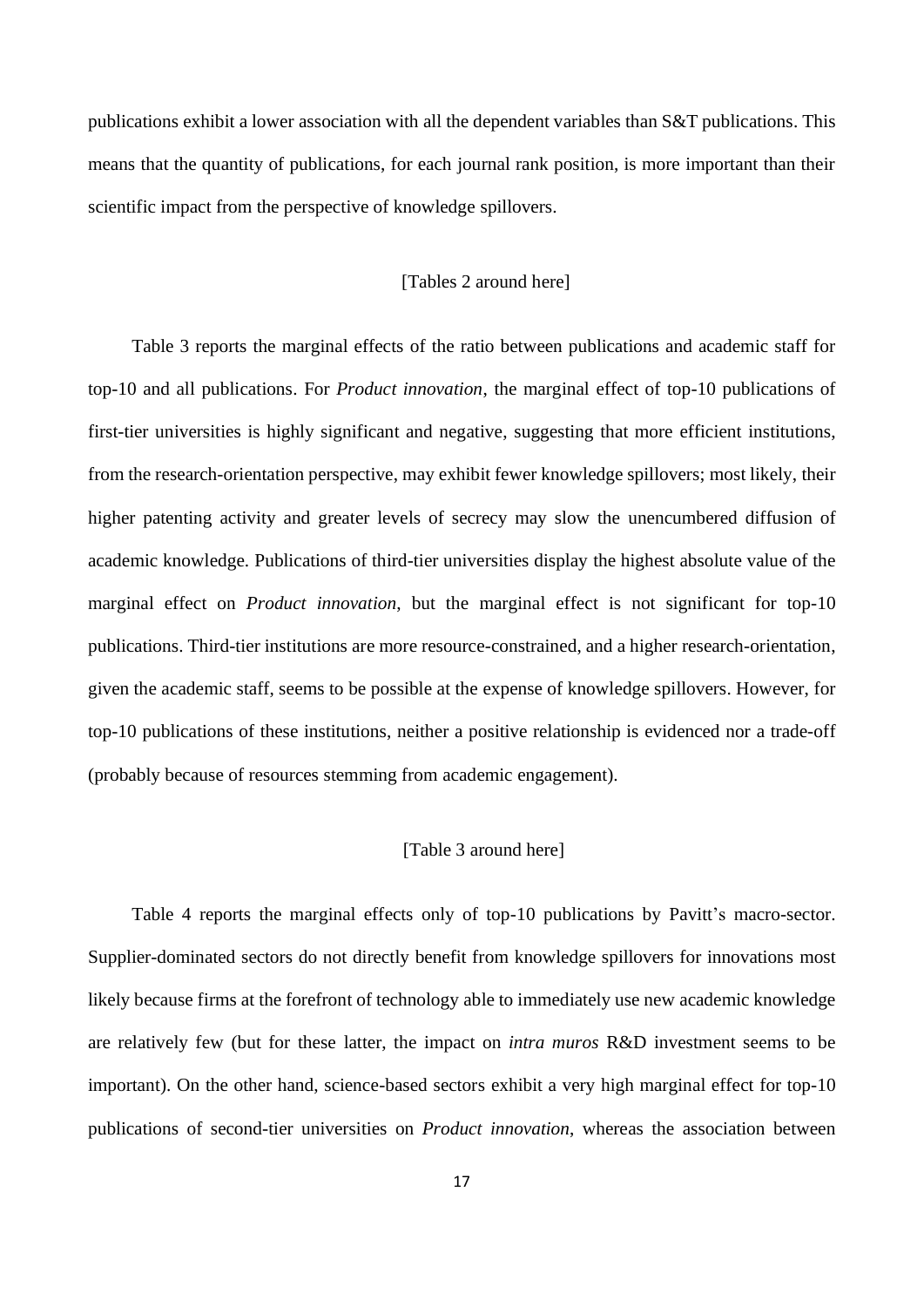*Process innovation* and top-10 publications of first- and second-tier universities is negative. One explanation may be that these universities prefer to interact with firms on product innovation activities, which may generate valuable economic benefits, such as patents, whereas this is not the case for process innovation (Duguet & Lelarge, 2012). For scale-intensive sectors, top-10 publications of second- and third-tier universities are associated with innovations; for specialisedsuppliers, top-10 publications of third-tier universities are also associated with innovations.

#### [Table 4 around here]

For robustness, we also identify all the institutions ranked by ARWU between the  $1<sup>st</sup>$  and the  $250<sup>th</sup>$  position and label these universities as "first-tier universities"; those ranked between the  $251<sup>th</sup>$ and the 500<sup>th</sup> position are labelled as "second-tier universities". Finally, universities not ranked and thus above the 500<sup>th</sup> position are still labelled "third-tier universities". The results, summarised in Table A10 in the Appendix, evidence a lower significance of second-tier universities on *Product innovation* and a higher significance of first-tier universities on *Intra muros R&D*.

#### **CONCLUDING REMARKS**

The aim of the paper is to examine whether academic excellence – measured by indicators of publications and citations, differentiated by source title, and of scientist productivity – may enhance innovation of local firms and the extent to which a university must be a top-tier institution to generate knowledge spillovers useful for firm innovation.

The empirical evidence suggests that academic excellence may generate more university-based knowledge spillovers since top-10 publications of local universities are always associated with more firm innovation than top-25 publications and both are associated with more firm innovation than total publications of local universities. However, this evidence is less strong for process innovation.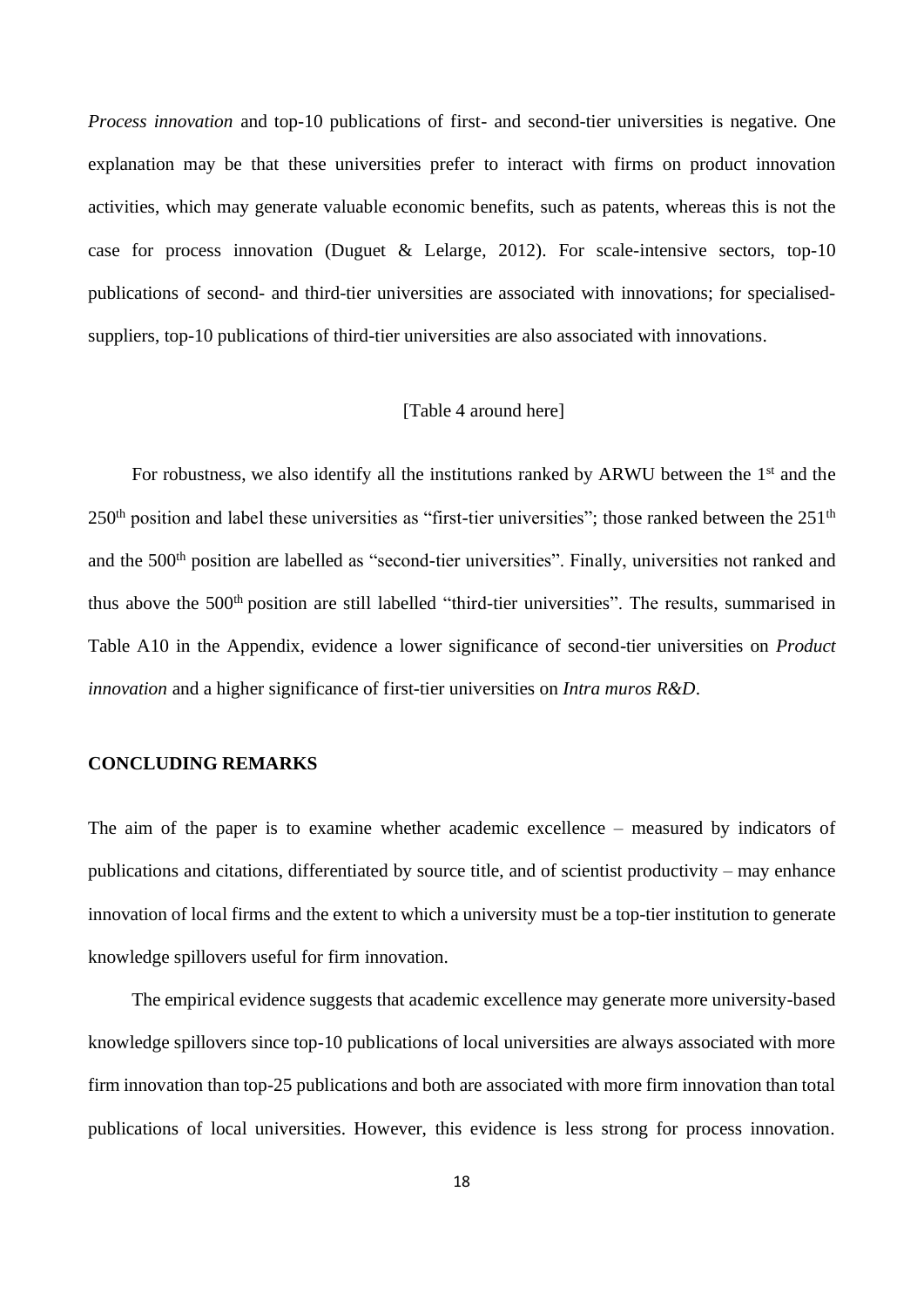Second- and third-tier universities may generate more knowledge spillovers than first-tier universities since their publications are associated with more innovation of local firms. This behaviour is industryspecific since differences emerge at Pavitt's macro-sector level. For the sectors belonging to Pavitt's science-based macro-sector, even negative associations with top-10 publications of first- and secondtier universities are evidenced in case of process innovation. Second- and third-tier universities are important for innovation of sectors belonging to Pavitt's scale-intensive and specialised-suppliers macro-sectors. For all sectors, our results support the evidence of a negative association between scientific productivity and local knowledge spillovers. Finally, for each journal rank position, the quantity of publications generates more knowledge spillovers than their scientific impact.

From the policy viewpoint, our results suggest that it is not possible to kill two birds with one stone since international academic reputation does not automatically imply production of local knowledge spillovers. The allocation of funds to universities based on academic research output indicators is crucial, but even indicators of 'third mission', currently used in the allocation of funds to universities in some countries, seem to be tailored to needs of universities and large-sized firms. More broad indicators need to be studied, so that the distribution of resources does not exceedingly penalise both very small and small firms, which are numerous in European manufacturing, through knowledge under-production and scholars of less prestigious universities publishing in high-ranked journals, whose knowledge and technology transfer activities may be directly useful to most local firms.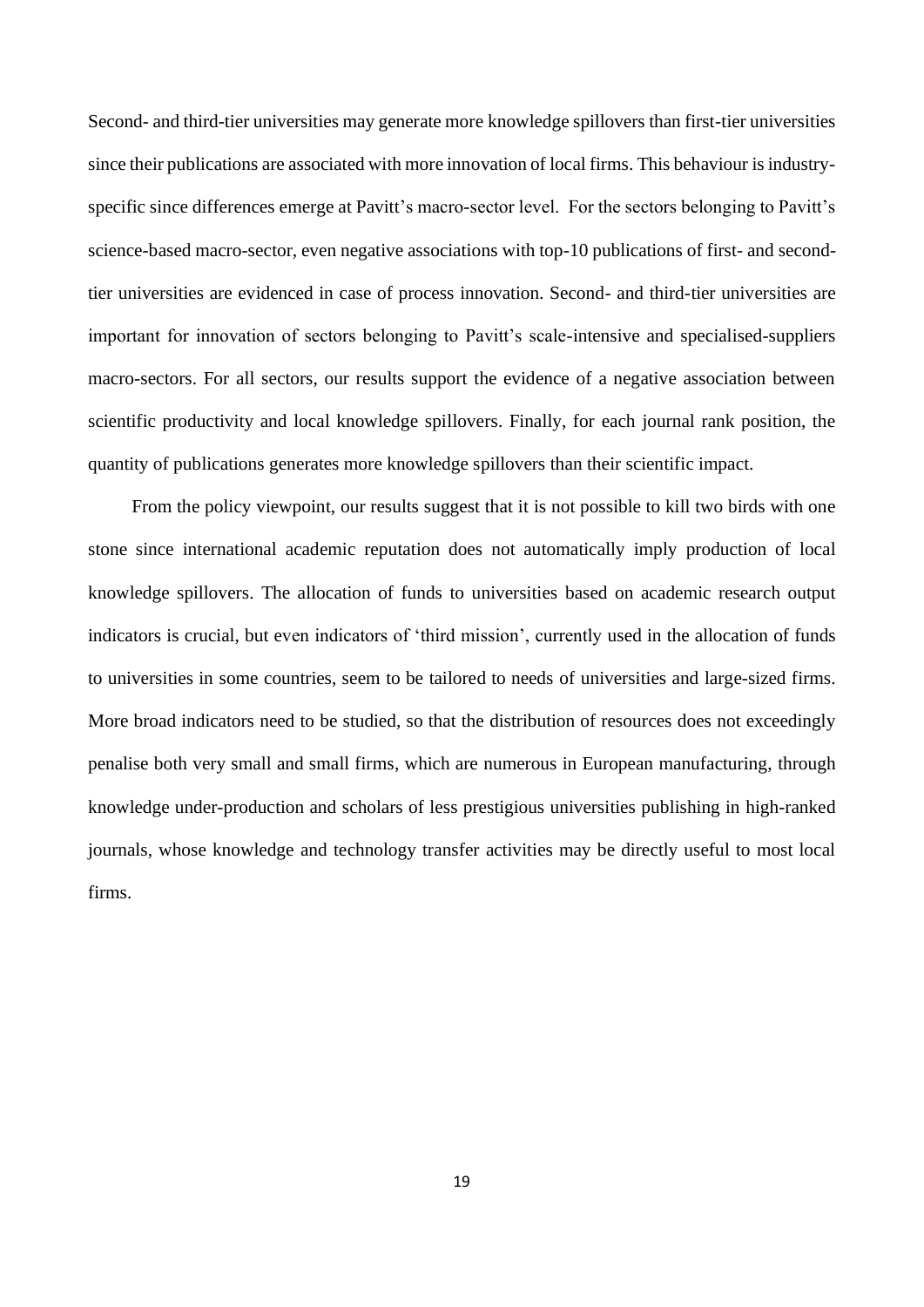## **ACKNOWLEDGEMENTS**

We thank Sergio Destefanis, the editor, and two anonymous referees for useful comments and suggestions. We also thank all participants at 2017 Italian Economics Association Annual Conference (Cosenza), 2018 Geography of Innovation Conference (Barcellona), 2018 Triple Helix Conference (Manchester), 2018 International Conference on Entrepreneurship and Economic Development (Bari) for comments and suggestions. The usual disclaimer applies.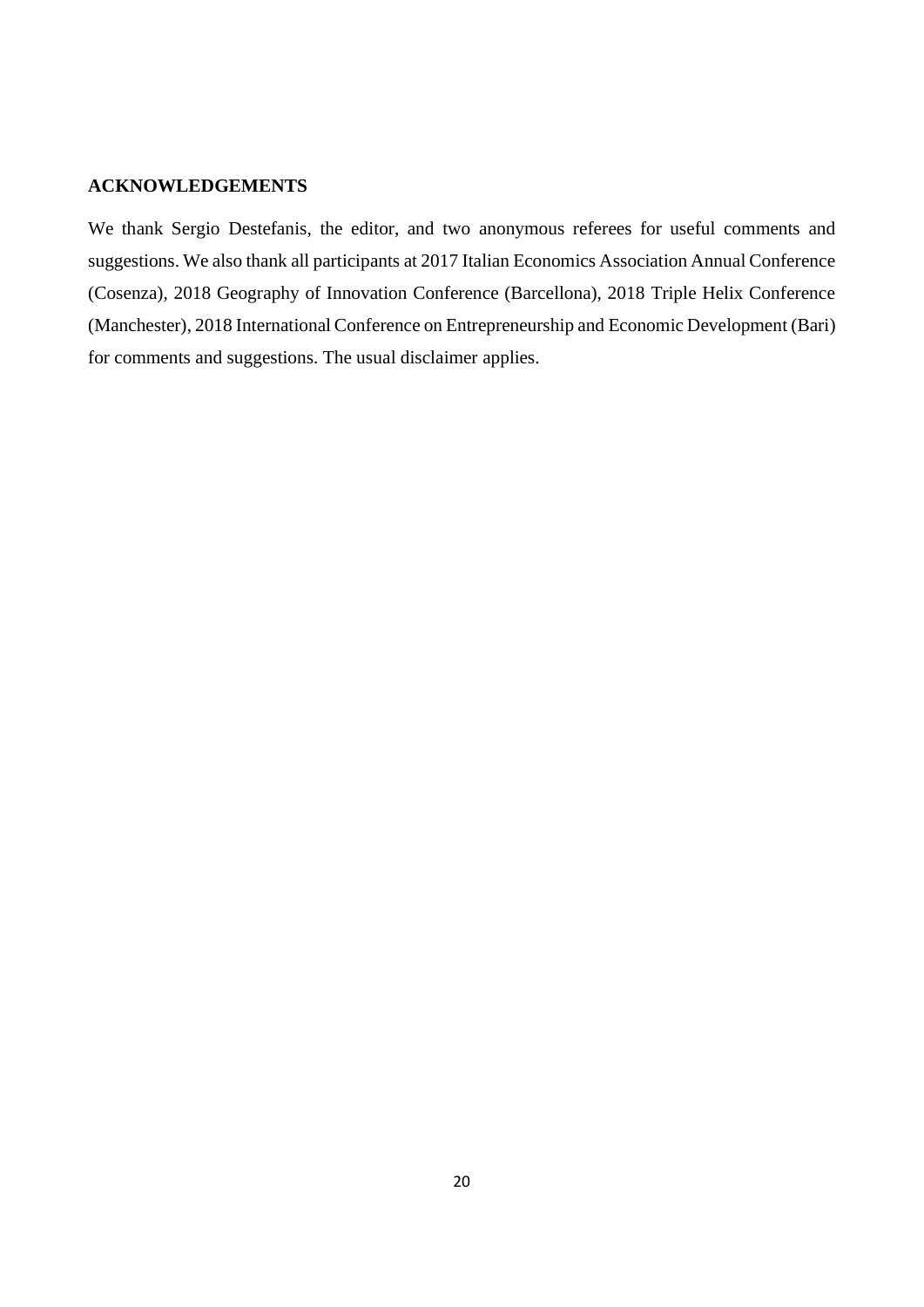#### **References**

- Abramovsky, L., Harrison, R., & Simpson, H. (2007). University Research and the Location of Business R&D. *The Economic Journal*, 117, C114–C141.
- Acs, Z. J., Audretsch, D. B., Lehmann, E. E. & Licht, G. (2017). National systems of innovation. *The Journal of Technology Transfer*, 42, 997–1008.
- Adams, J. D. (2005). Comparative localization of academic and industrial spillovers. In S.F.M. Breschi (ed.), *Clusters, Networks and Innovation*. Oxford: Oxford University Press.
- Arimoto, A. (2011). Reaction to Academic Ranking: Knowledge Production, Faculty Productivity from an International perspective. In J.C. Shin, R.K. Toutkoushian and U. Teichler (eds.), *University Rankings*. London: Springer.
- Audretsch, D. B., & Lehmann, E. E. (2017). Economic performance and the knowledge spillover theory of entrepreneurship: a comment. *The Journal of Technology Transfer*, 42, 1234–1235.
- Barletta, F., Yoguel, G., Pereira, M., & Rodríguez, S. (2017). Exploring scientific productivity and transfer activities: Evidence from Argentinean ICT research groups. *Research Policy*, 46, 1361-1369.
- Becker, W., & Dietz, J. (2004). R&D cooperation and innovation activities of firms: evidence for the German manufacturing industry. *Research Policy*, 33, 209-223.
- Belderbos, E., Carree, M., Diederen, B., Lokshin, B., & Veugelers, R. (2004). Heterogeneity in R&D cooperation strategies. *International Journal of Industrial Organization*, 22, 1237-1263.
- Bonaccorsi, A. (2014). Knowledge, Diversity and Performance in European Higher Education. A Changing Landscape. Cheltenham: E. Elgar.
- Bonaccorsi, A. (2017). Addressing the disenchantment: universities and regional development in peripheral regions. *Journal of Economic Policy Reform*, 20, 293-320.
- Bonaccorsi, A., Colombo, M. G., Guerini, M., & Rossi-Lamastra, C. (2013). University specialization and new firm creation across industries. *Small Business Economics*, 41, 837- 863.
- Bonaccorsi, A., Colombo, M. G., Guerini, M., & Rossi-Lamastra, C. (2014). The impact of local and external university knowledge on the creation of knowledge-intensive firms evidence from the Italian case. *Small Business Economics*, 43, 261-287.
- Bonaccorsi, A., Haddaway, H., Cicero, T., & Ul-Hassan, S. (2017). The solitude of stars. An analysis of the distributed excellence model of European universities. *Journal of Informetrics*, 11, 435-454.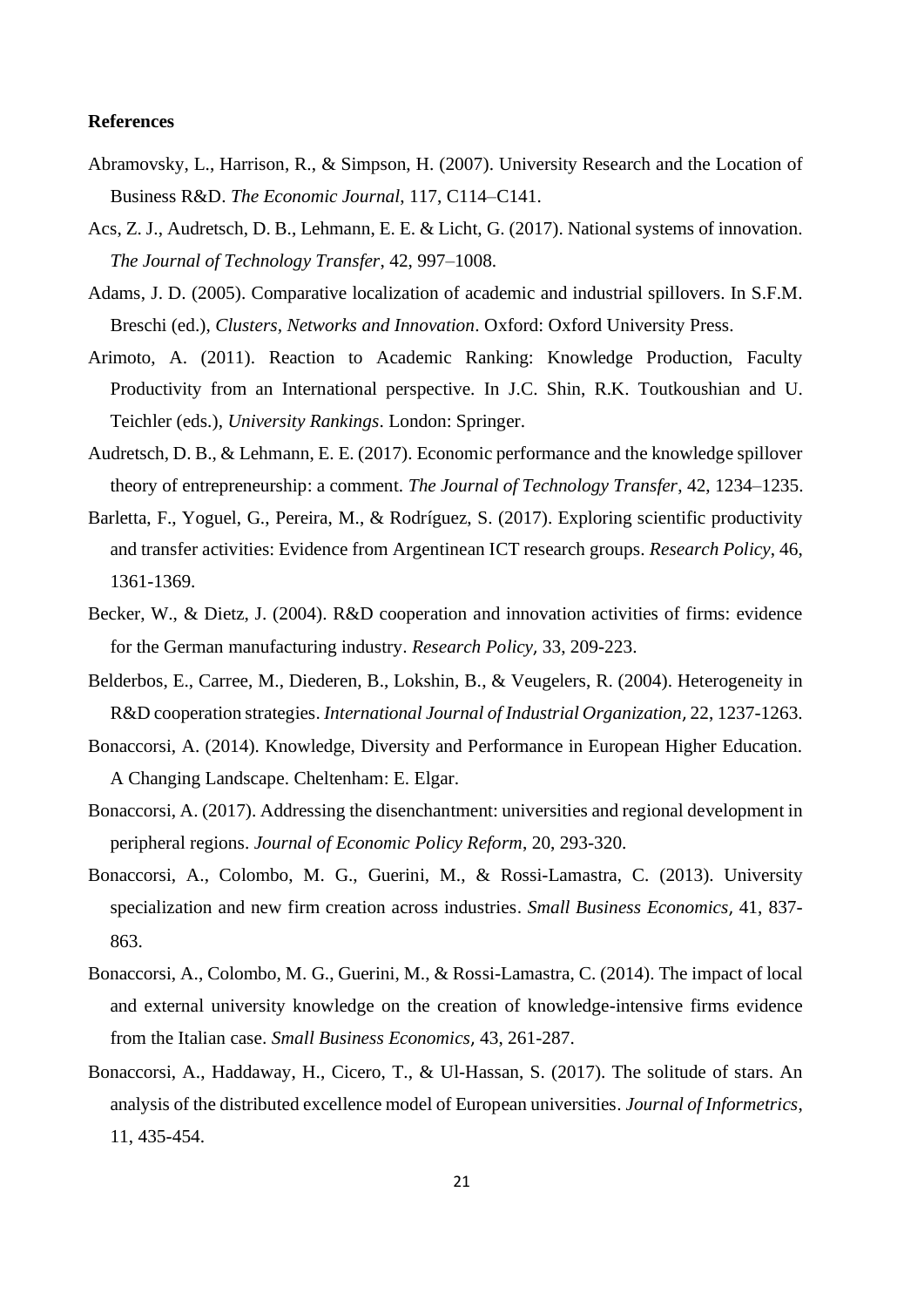- Broström, A. (2010). Working with distant researchers? Distance and content in university– industry interaction. *Research Policy*, 39, 1311-1320.
- Calcagnini, G., Favaretto, I., Giombini, G., Perugini, F., & Rombaldoni, R. (2016). The role of universities in the location of innovative start-ups. *Journal of Technology Transfer*, 41, 670- 693.
- Calderini, M., Franzoni, C., & Vezzulli, A. (2007). If star scientists do not patent: The effect of productivity, basicness and impact on the decision to patent in the academic world. *Research Policy*, 36, 303-319.
- Calderini, M., Franzoni, C., & Vezzulli, A. (2009). The Unequal Benefits of Academic Patenting for Science and Engineering Research, IEEE Transactions on Engineering Management 56, 16 -30.
- Chartier, O. (2007). Agri-Food Research in Europe: Final report, EU Agri Mapping project, Available online at: [http://www.agrifoodresearch.net.](http://www.agrifoodresearch.net/)
- De Fuentes, C., & Dutrénit, G. (2016). Geographic proximity and university–industry interaction: the case of Mexico. *Journal of Technology Transfer*, 41, 329-348.
- Duguet, E., & Lelarge, C. (2012). Does patenting increase the private incentives to innovate? A microeconometric analysis. *Annals Of Economics and Statistics*, 107/108, 201-238.
- European Commission (2008). Commission Recommendation on the management of intellectual property in knowledge transfer activities and Code of Practice for universities and other public research organisations, Brussels.
- Fini, R., Fu, K., Mathisen, M. T., Rasmussen, E., & Wright, M. (2016). Institutional determinants of university spin-off quantity and quality: a longitudinal, multilevel, cross-country study. *Small Business Economics*, 48, 361-391.
- Fritsch, M., & Lukas, R. (2001). Who cooperates on R&D? *Research Policy*, 30, 297-312.
- Hong, W., & Su, Y. S. (2013). The Effect of Institutional Proximity in Non-local University– Industry Collaborations: An Analysis Based on Chinese Patent Data. *Research Policy*, 42, 454-464.
- Karlsson, C., & Andersson, M. (2006). The Location of industry R&D and the location of university R&D. How are they related? CESIS Electronic Working Paper Series No. 38.
- Kleinknecht, A., & Reijnen, J. O. N. (1992). Why do firms cooperate on R&D? An empirical study. *Research Policy*, 21, 347-360.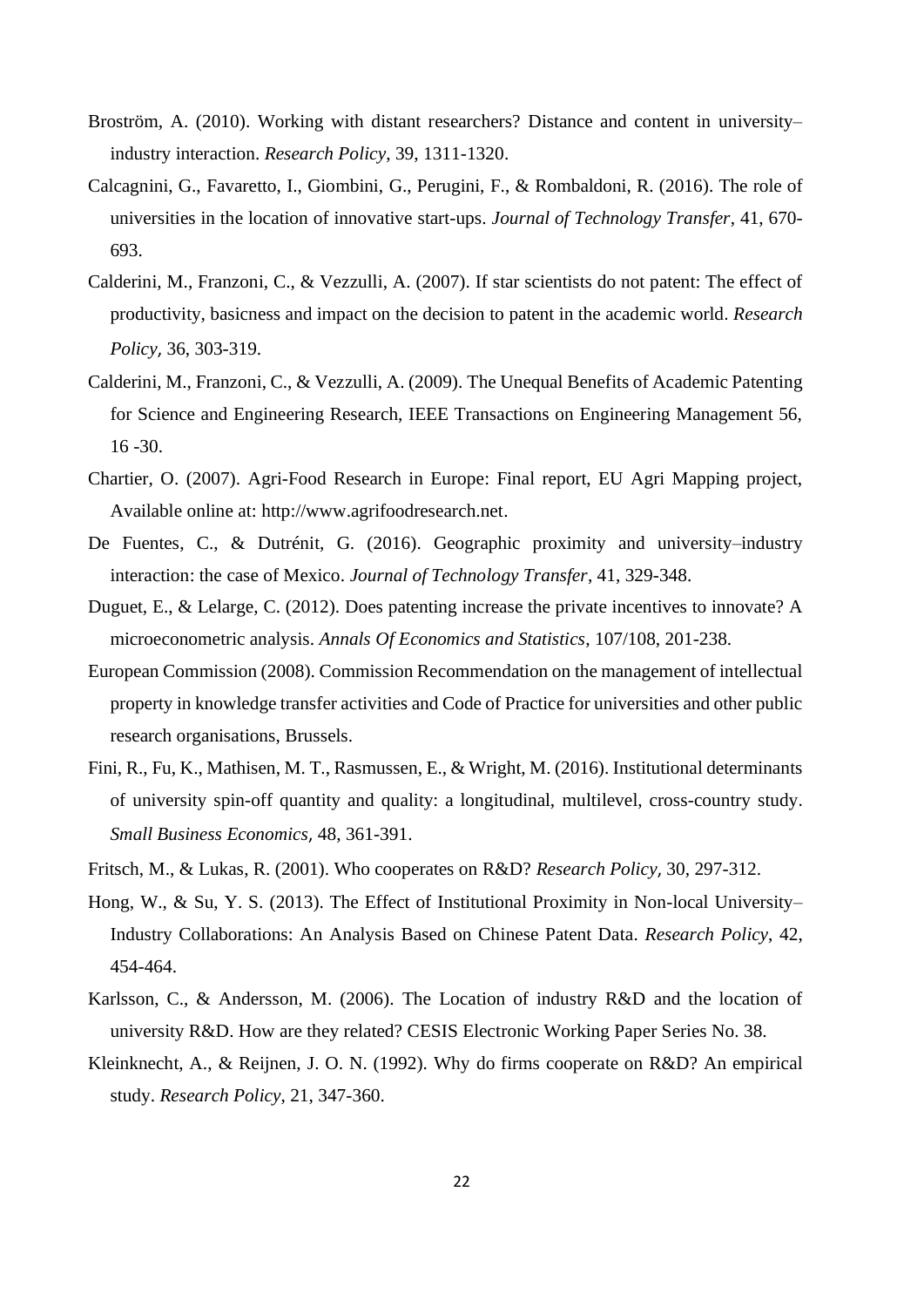- Laursen, K., Reichstein, T., & Salter, A. (2011). Exploring the effect of geographical proximity and university quality on university–industry collaboration in the United Kingdom. *Regional Studies* 45, 507–523.
- Maddala, G. S. (1983). Limited-dependent and qualitative variables in econometrics. Cambridge: Cambridge University Press.
- Maietta, O. W. (2015). Determinants of university–firm R&D collaboration and its impact on innovation: A perspective from a low-tech industry. *Research Policy* 44, 1341-1359.
- Maietta, O. W., Barra, C., & Zotti, R. (2017). Innovation and university firm R&D collaboration in the European food and drink industry. *Journal of Agricultural Economics* 68, 1-32.
- Mansfield, E. (1991). Academic Research and Industrial Innovation. *Research Policy* 20, 1–12.
- Mansfield, E. & Lee, J. Y. (1996). The Modern University: Contributor to Industrial Innovation and Recipient of Industrial Support. *Research Policy* 25, 1047–1058.
- Monfardini, C., & Radice, R. (2008). Testing exogenity in the bivariate probit model: a Monte Carlo study. *Oxford Bulletin of Economics and Statistics* 70, 271-282.
- Moscati, R., Regini, M., & Rostan, M. (2010). Torri d'avorio in frantumi?, Il Mulino, Bologna.
- Pavitt, K. (1984). Patterns of technical change: towards a taxonomy and a theory. *Research Policy* 13, 343–374.
- Perkmann, M., Tartari, V., McKelvey, M., Autio, E., Broström, A., D'Este, P., … Sobrero, M. (2013). Academic Engagement and Commercialization: A Review of the Literature on University-Industry Relations. *Research Policy* 43, 423-442.
- Perotti, L. (2010). Università e sistema economico: un rapporto difficile. *Stato e Mercato* 89, 255-286.
- Szücs, F. (2018). Reserch subsidies, industry-university cooperation and innovation. *Research Policy* 47, 1256-1266.
- Tijssen, R. J., Visser, M. S., & Van Leeuwen, T. N. (2002). Benchmarking international scientific excellence: are highly cited research papers an appropriate frame of reference? *Scientometrics* 54, 381–397.
- Veugelers, R. (1997). Internal R&D expenditures and external technology sourcing. *Research Policy* 26, 303-315.
- Wilde, J. (2000). Identification of multiple equation probit models with endogenous dummy regressors. *Economics Letters* 69, 309–312.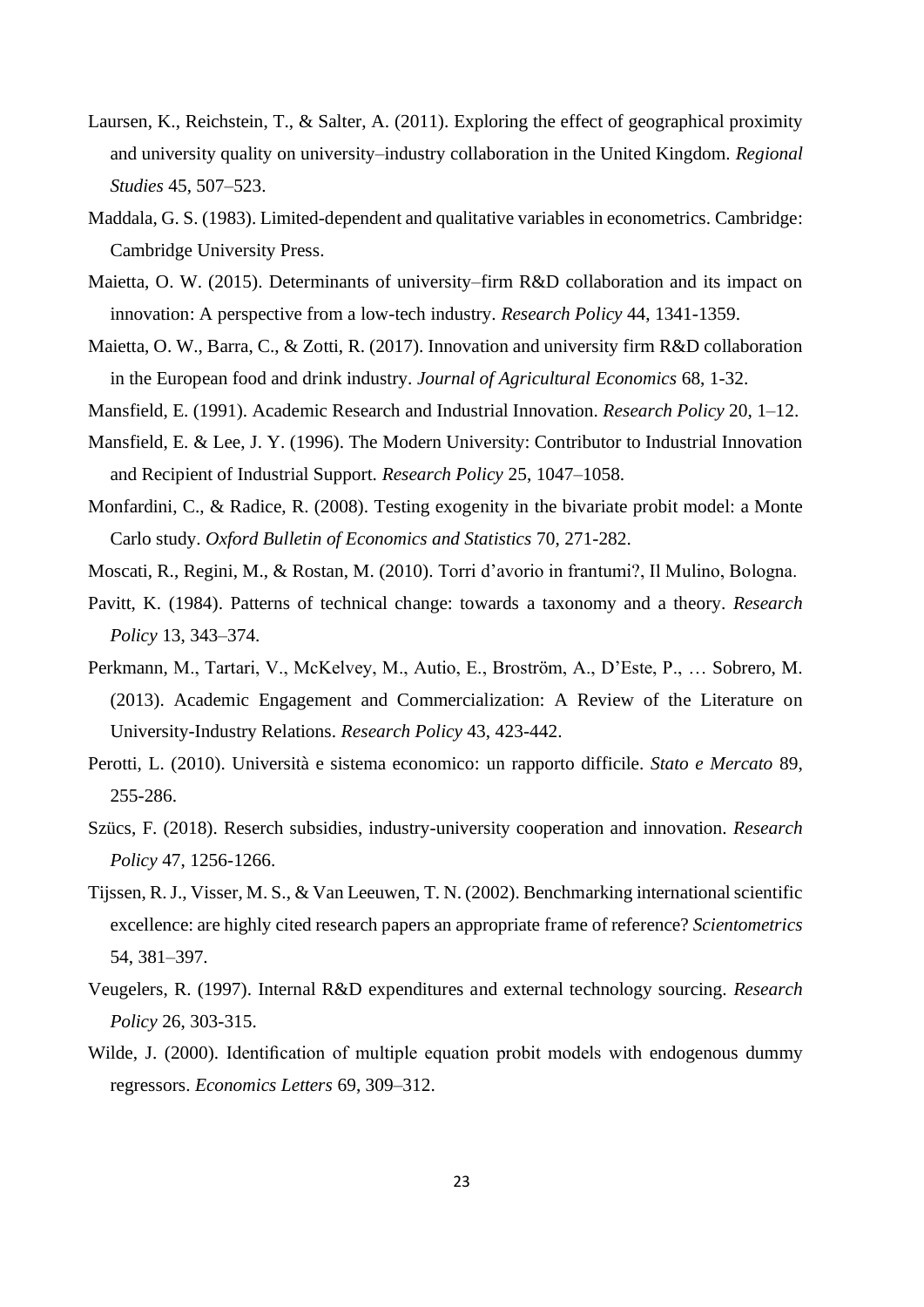## **TABLES**

|  |  |  |  | Table n. 1. Marginal effects for all the dependent variables - Top-10, top-25 and total publications (10 th) in S&T |  |  |
|--|--|--|--|---------------------------------------------------------------------------------------------------------------------|--|--|
|  |  |  |  |                                                                                                                     |  |  |

|                                                   | Model 5  |          |          | Model 6    |                | Model 5 | Model 6   |            | Model 5   |     | Model 6  |       |
|---------------------------------------------------|----------|----------|----------|------------|----------------|---------|-----------|------------|-----------|-----|----------|-------|
| Variables                                         | dF/dx    |          | dF/dx    |            | dF/dx<br>dF/dx |         |           | dF/dx      |           |     | dF/dx    |       |
|                                                   |          | $Top-10$ |          |            |                |         | Top- $25$ |            |           |     | Total    |       |
| <b>Intra muros R&amp;D</b>                        |          |          |          |            |                |         |           |            |           |     |          |       |
| Publications of local universities                | 0.074    | ***      |          |            | 0.044          | ***     |           |            | 0.028     | *** |          |       |
| Publications of first-tier universities           |          |          | 0.053    | $\star$    |                |         | 0.034     |            |           |     | 0.022    |       |
| Publications of second-tier universities          |          |          | 0.102    | ***        |                |         | 0.058     | ***        |           |     | 0.037    | ***   |
| Publications of third-tier universities           |          |          | 0.071    | ***        |                |         | 0.040     | ***        |           |     | 0.023    | **    |
| R&D collaboration with universities/research labs |          |          |          |            |                |         |           |            |           |     |          |       |
| Publications of local universities                | $-0.013$ |          |          |            | $-0.008$       |         |           |            | $-0.004$  |     |          |       |
| Publications of first-tier universities           |          |          | $-0.010$ |            |                |         | $-0.005$  |            |           |     | $-0.003$ |       |
| Publications of second-tier universities          |          |          | $-0.018$ |            |                |         | $-0.010$  |            |           |     | $-0.006$ |       |
| Publications of third-tier universities           |          |          | $-0.015$ | $***$      |                |         | $-0.008$  | $**$       |           |     | $-0.005$ | **    |
| R&D collaboration with other firms/consultants    |          |          |          |            |                |         |           |            |           |     |          |       |
| Publications of local universities                | 0.004    |          |          |            | 0.001          |         |           |            | 0.0003    |     |          |       |
| Publications of first-tier universities           |          |          | 0.008    |            |                |         | 0.004     |            |           |     | 0.002    |       |
| Publications of second-tier universities          |          |          | 0.013    |            |                |         | 0.006     |            |           |     | 0.003    |       |
| Publications of third-tier universities           |          |          | $-0.013$ |            |                |         | $-0.009$  |            |           |     | $-0.007$ |       |
| <b>Product innovation</b>                         |          |          |          |            |                |         |           |            |           |     |          |       |
| Publications of local universities                | 0.073    | ***      |          |            | 0.042          | ***     |           |            | 0.026     | *** |          |       |
| Publications of first-tier universities           |          |          | 0.085    | $\pm\,\pm$ |                |         | 0.053     | $\pm\,\pm$ |           |     | 0.034    | ***   |
| Publications of second-tier universities          |          |          | 0.061    | ***        |                |         | 0.036     | $**$       |           |     | 0.022    |       |
| Publications of third-tier universities           |          |          | 0.072    | ***        |                |         | 0.039     | ***        |           |     | 0.022    | sk sk |
| <b>Process innovation</b>                         |          |          |          |            |                |         |           |            |           |     |          |       |
| Publications of local universities                | 0.030    | $\ast$   |          |            | 0.019          | $**$    |           |            | $0.013$ * |     |          |       |
| Publications of first-tier universities           |          |          | 0.023    |            |                |         | 0.016     |            |           |     | 0.010    |       |
| Publications of second-tier universities          |          |          | 0.029    |            |                |         | 0.018     |            |           |     | 0.011    |       |
| Publications of third-tier universities           |          |          | 0.043    | ***        |                |         | 0.026     | ***        |           |     | 0.018    | ***   |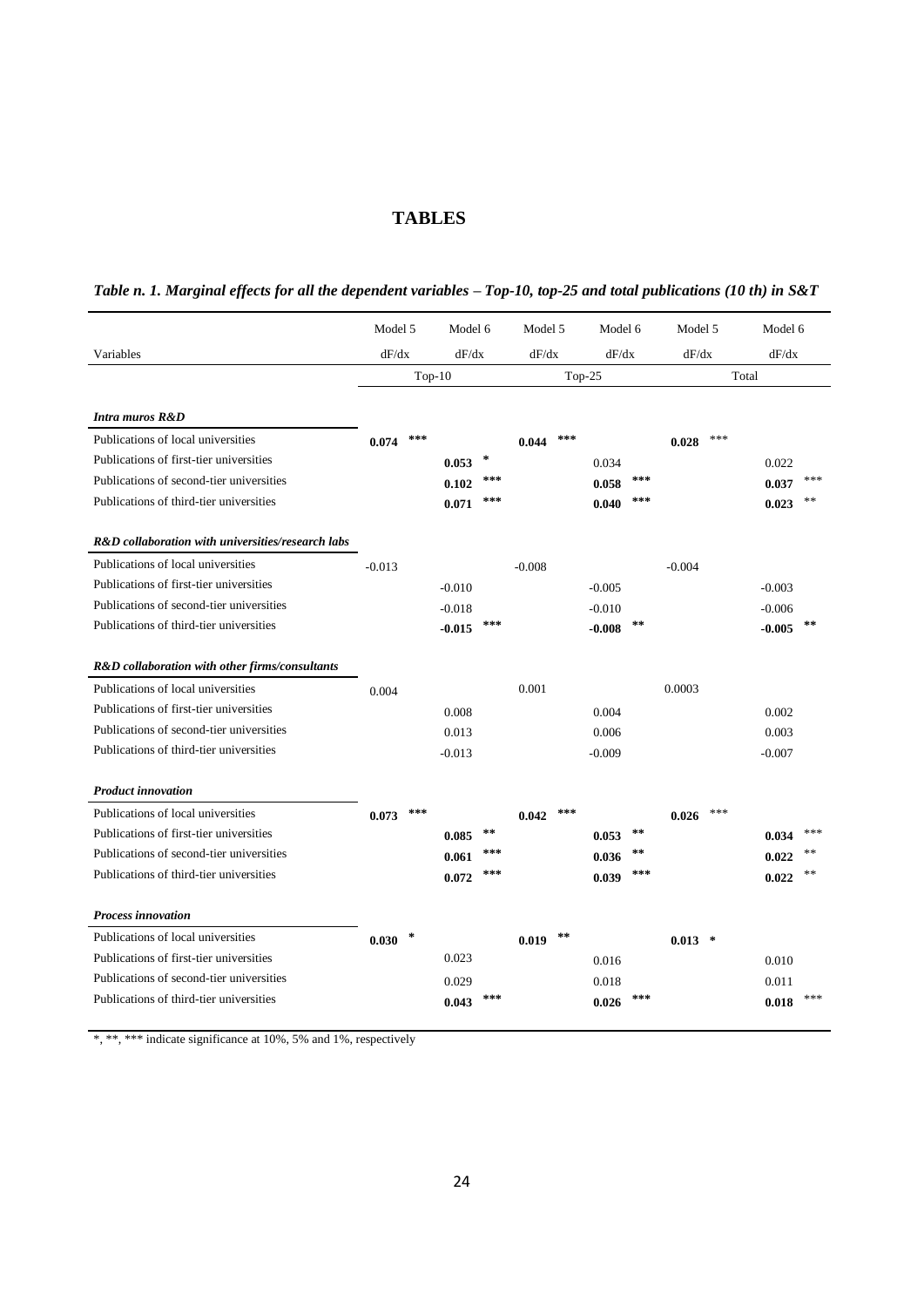# *Table n. 2. Marginal effects for all the dependent variables – Top-10, top-25 and total citations (10 th) in S&T*

|                                                      | Model 5  |       | Model 6  |                 | Model 5  |     |          | Model 6    |          | Model 5 | Model 6  |               |
|------------------------------------------------------|----------|-------|----------|-----------------|----------|-----|----------|------------|----------|---------|----------|---------------|
| Variables                                            |          | dF/dx | dF/dx    |                 | dF/dx    |     |          | dF/dx      |          | dF/dx   | dF/dx    |               |
|                                                      | $Top-10$ |       | $Top-25$ |                 |          |     | Total    |            |          |         |          |               |
|                                                      |          |       |          |                 |          |     |          |            |          |         |          |               |
| Intra muros R&D                                      |          |       |          |                 |          |     |          |            |          |         |          |               |
| Citations of local universities                      | 0.014    | **    |          |                 | 0.008    | **  |          |            | 0.006    | $**$    |          |               |
| Citations of first-tier universities                 |          |       | 0.009    | $\ast$          |          |     | 0.006    |            |          |         | 0.004    |               |
| Citations of second-tier universities                |          |       | 0.026    | ***             |          |     | 0.016    | ***        |          |         | 0.011    | ***           |
| Citations of third-tier universities                 |          |       | 0.019    | $***$           |          |     | 0.014    | ***        |          |         | 0.007    | ***           |
| R&D collaboration with universities/research<br>labs |          |       |          |                 |          |     |          |            |          |         |          |               |
| Citations of local universities                      | $-0.003$ |       |          |                 | $-0.002$ |     |          |            | $-0.001$ |         |          |               |
| Citations of first-tier universities                 |          |       | $-0.003$ |                 |          |     | $-0.002$ |            |          |         | $-0.001$ |               |
| Citations of second-tier universities                |          |       | $-0.006$ |                 |          |     | $-0.003$ |            |          |         | $-0.002$ |               |
| Citations of third-tier universities                 |          |       | $-0.003$ | $\star$ $\star$ |          |     | $-0.002$ | **         |          |         | $-0.001$ | $**$          |
| R&D collaboration with other<br>firms/consultants    |          |       |          |                 |          |     |          |            |          |         |          |               |
| Citations of local universities                      | 0.000    |       |          |                 | $-0.000$ |     |          |            | $-0.000$ |         |          |               |
| Citations of first-tier universities                 |          |       | 0.001    |                 |          |     | 0.000    |            |          |         | 0.000    |               |
| Citations of second-tier universities                |          |       | 0.002    |                 |          |     | 0.001    |            |          |         | 0.000    |               |
| Citations of third-tier universities                 |          |       | $-0.002$ |                 |          |     | $-0.001$ |            |          |         | $-0.001$ |               |
| <b>Product innovation</b>                            |          |       |          |                 |          |     |          |            |          |         |          |               |
| Citations of local universities                      | 0.015    | ***   |          |                 | 0.010    | *** |          |            | 0.006    | ***     |          |               |
| Citations of first-tier universities                 |          |       | 0.015    | $\star$ $\star$ |          |     | 0.010    | $\ast\ast$ |          |         | 0.007    | 冰冻            |
| Citations of second-tier universities                |          |       | 0.013    | $\ast\ast$      |          |     | 0.008    | **         |          |         | 0.005    | $\ast$ $\ast$ |
| Citations of third-tier universities                 |          |       | 0.017    | ***             |          |     | 0.010    | ***        |          |         | 0.007    | ***           |
| <b>Process innovation</b>                            |          |       |          |                 |          |     |          |            |          |         |          |               |
| Citations of local universities                      | 0.006    | $**$  |          |                 | 0.004    | **  |          |            | 0.003    | $**$    |          |               |
| Citations of first-tier universities                 |          |       | 0.005    |                 |          |     | 0.003    |            |          |         | 0.002    |               |
| Citations of second-tier universities                |          |       | 0.008    | ***             |          |     | 0.005    | ***        |          |         | 0.003    | **            |
| Citations of third-tier universities                 |          |       | 0.010    | ***             |          |     | 0.006    | ***        |          |         | 0.004    | ***           |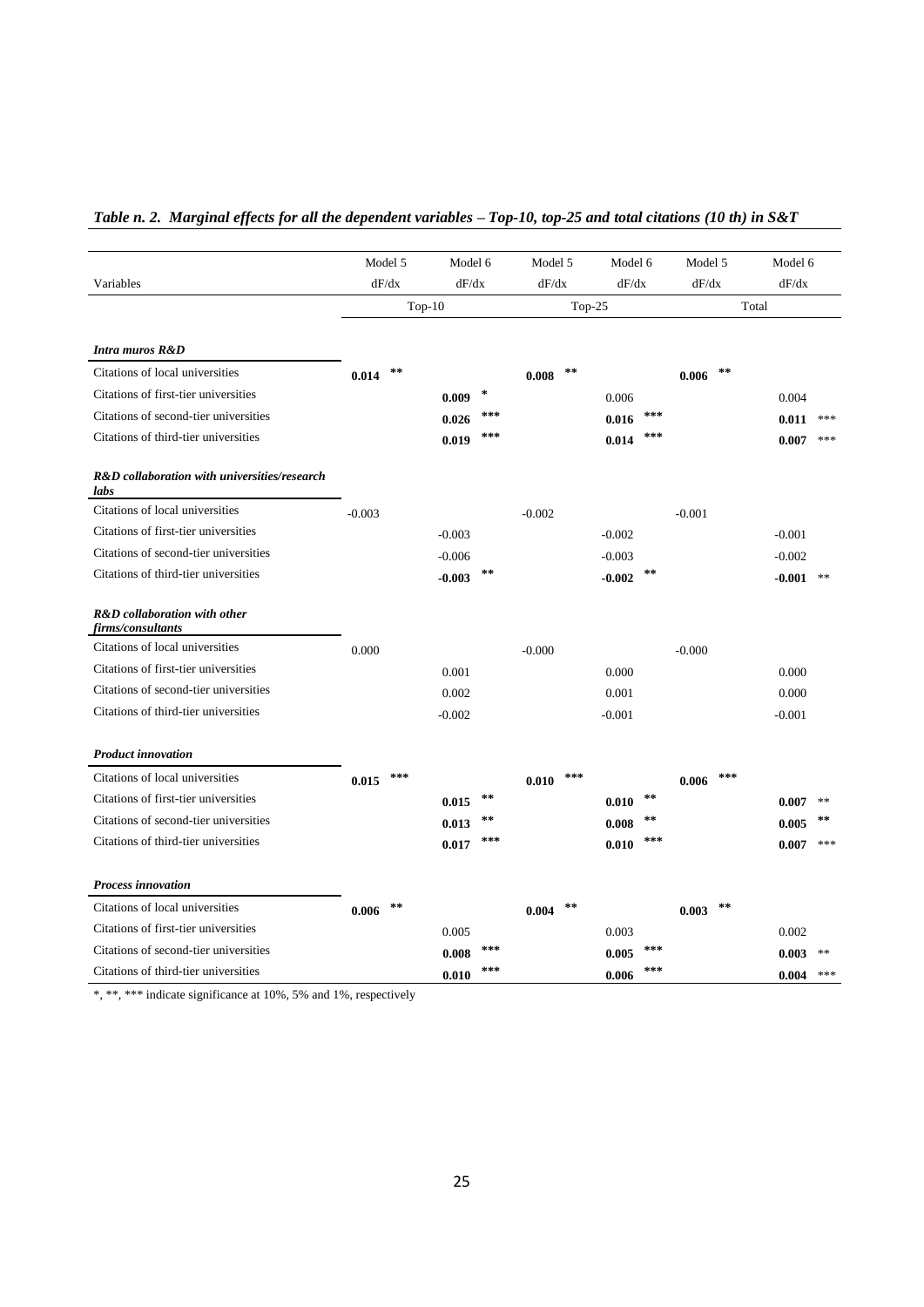| Table n. 3. Marginal effects for all the dependent variables - Top-10 publications/academic staff and |  |  |  |
|-------------------------------------------------------------------------------------------------------|--|--|--|
| <i>publications/academic staff in S&amp;T</i>                                                         |  |  |  |

| Variables                                               | Model 5<br>dF/dx                   | Model 6<br>dF/dx | Model 5<br>dF/dx | Model 6<br>dF/dx            |
|---------------------------------------------------------|------------------------------------|------------------|------------------|-----------------------------|
|                                                         | Top-10 publications/academic staff |                  |                  | Publications/academic staff |
| Intra muros R&D                                         |                                    |                  |                  |                             |
| Publications/academic staff of local universities       | $-0.0001$                          |                  | $-0.0001$        |                             |
| Publications/academic staff of first-tier universities  |                                    | $-0.0001$        |                  | $-0.0001$                   |
| Publications/academic staff of second-tier universities |                                    | $0.026***$       |                  | $0.025***$                  |
| Publications/academic staff of third-tier universities  |                                    | 0.010            |                  | 0.004                       |
| R&D collaboration with universities/research labs       |                                    |                  |                  |                             |
| Publications/academic staff of local universities       | $-0.0004$ ***                      |                  | $-0.0006$        |                             |
| Publications/academic staff of first-tier universities  |                                    | $-0.0003**$      |                  | $-0.0003**$                 |
| Publications/academic staff of second-tier universities |                                    | $-0.0003$        |                  | 0.0006                      |
| Publications/academic staff of third-tier universities  |                                    | 0.001            |                  | 0.001                       |
| R&D collaboration with other firms/consultants          |                                    |                  |                  |                             |
| Publications/academic staff of local universities       | $-0.0006**$                        |                  | $-0.0006**$      |                             |
| Publications/academic staff of first-tier universities  |                                    | $-0.0005***$     |                  | $-0.0006***$                |
| Publications/academic staff of second-tier universities |                                    | 0.008            |                  | 0.007                       |
| Publications/academic staff of third-tier universities  |                                    | 0.002            |                  | 0.003                       |
| <b>Product innovation</b>                               |                                    |                  |                  |                             |
| Publications/academic staff of local universities       | $-0.0002$                          |                  | $-0.0002$        |                             |
| Publications/academic staff of first-tier universities  |                                    | $-0.0002***$     |                  | $-0.0002***$                |
| Publications/academic staff of second-tier universities |                                    | 0.009            |                  | 0.011                       |
| Publications/academic staff of third-tier universities  |                                    | $-0.013$         |                  | $-0.025***$                 |
| <b>Process innovation</b>                               |                                    |                  |                  |                             |
| Publications/academic staff of local universities       | $-0.003$                           |                  | $-0.003**$       |                             |
| Publications/academic staff of first-tier universities  |                                    | $-0.007$         |                  | $-0.004$                    |
| Publications/academic staff of second-tier universities |                                    | $-0.001$         |                  | $-0.0009$                   |
| Publications/academic staff of third-tier universities  |                                    | $-0.001$         |                  | $-0.001$                    |